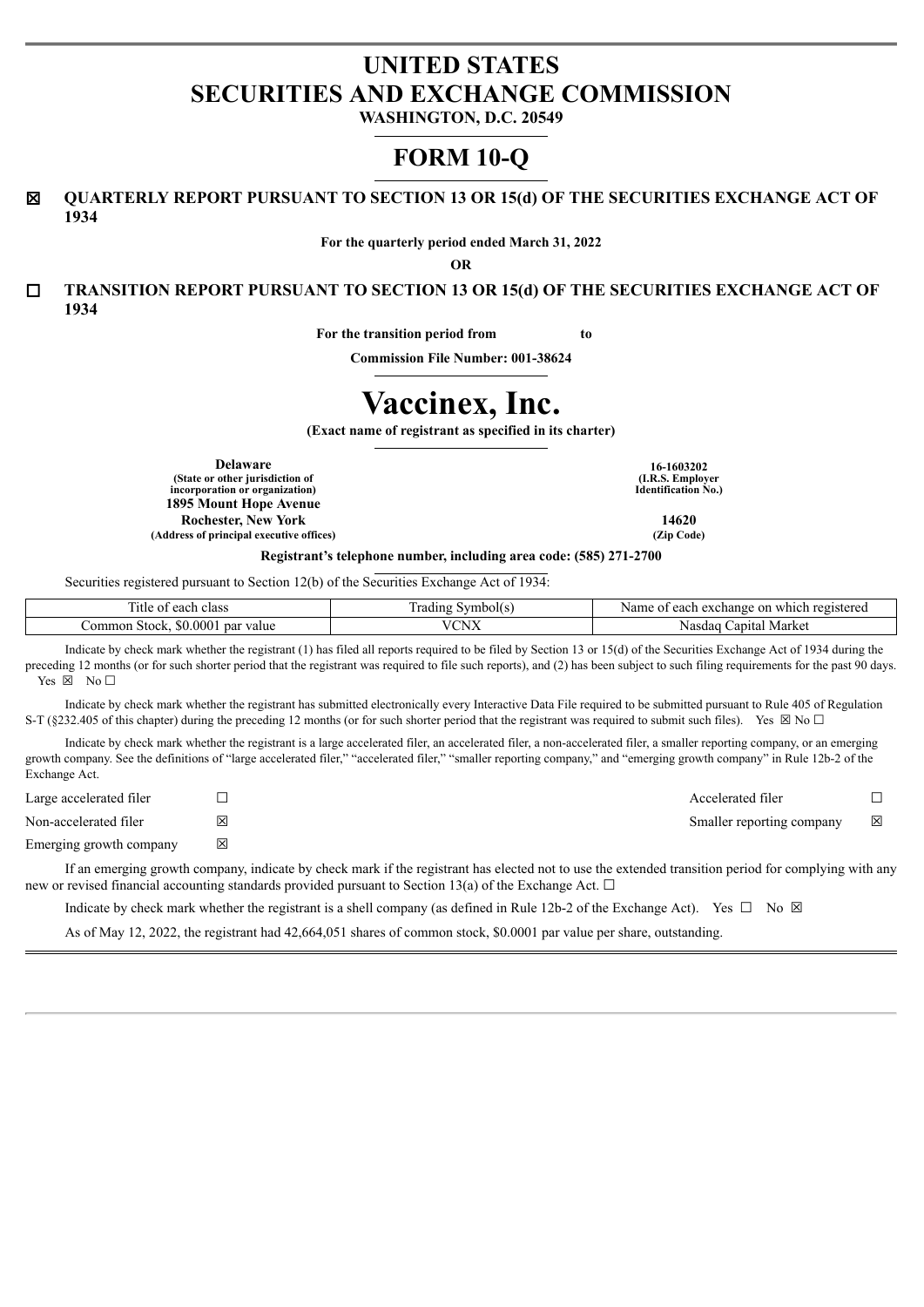# **VACCINEX, INC. FORM 10-Q**

# **TABLE OF CONTENTS**

**Page**

 $\overline{a}$ 

# **PART I – FINANCIAL [INFORMATION](#page-2-0)**

| Item 1. | <b>Financial Statements</b>                                                               | 3              |
|---------|-------------------------------------------------------------------------------------------|----------------|
|         | <b>Condensed Consolidated Balance Sheets (Unaudited)</b>                                  | 3              |
|         | <b>Condensed Consolidated Statements of Operations and Comprehensive Loss (Unaudited)</b> | $\overline{4}$ |
|         | <b>Condensed Consolidated Statements of Stockholders' Equity (Unaudited)</b>              | 5              |
|         | <b>Condensed Consolidated Statements of Cash Flows (Unaudited)</b>                        | 6              |
|         | <b>Notes to Condensed Consolidated Financial Statements (Unaudited)</b>                   | $\tau$         |
| Item 2. | Management's Discussion and Analysis of Financial Condition and Results of Operations     | 19             |
| Item 3. | Quantitative and Qualitative Disclosures About Market Risk                                | 26             |
| Item 4. | <b>Controls and Procedures</b>                                                            | 26             |
|         | <b>PART II - OTHER INFORMATION</b>                                                        |                |
|         | Item 1A. Risk Factors                                                                     | 27             |
| Item 6. | Exhibits                                                                                  | 28             |
|         | <b>Signatures</b>                                                                         | 29             |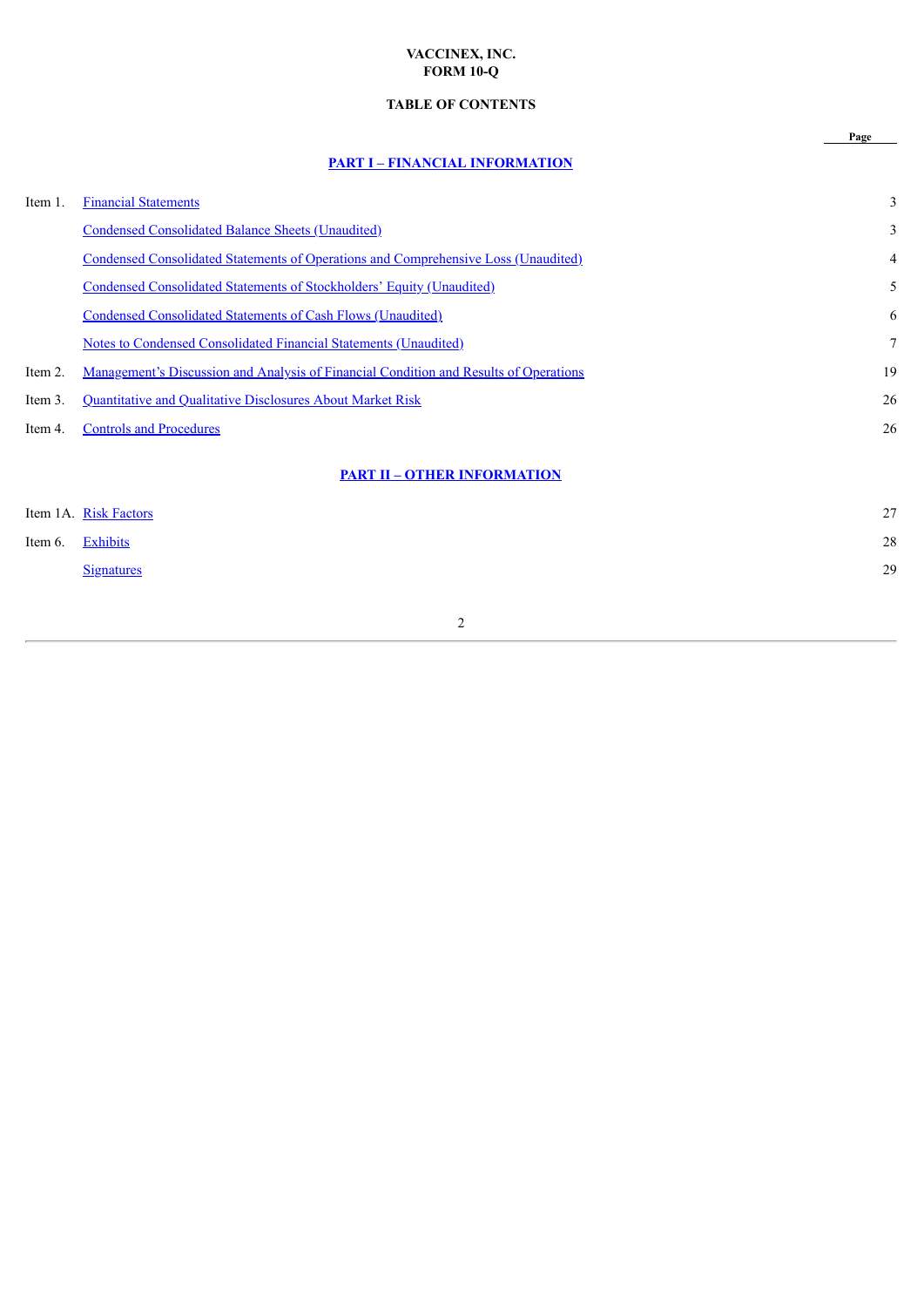#### <span id="page-2-1"></span><span id="page-2-0"></span>**Item 1. Financial Statements**

# **VACCINEX, INC.**

# **Condensed Consolidated Balance Sheets (Unaudited) (in thousands, except share and per share data)**

<span id="page-2-2"></span>

|                                                                                                                                                                                                                                                                                                            |             | As of<br>March 31, 2022 | As of<br>December 31, 2021 |               |  |
|------------------------------------------------------------------------------------------------------------------------------------------------------------------------------------------------------------------------------------------------------------------------------------------------------------|-------------|-------------------------|----------------------------|---------------|--|
| <b>ASSETS</b>                                                                                                                                                                                                                                                                                              |             |                         |                            |               |  |
| Current assets:                                                                                                                                                                                                                                                                                            |             |                         |                            |               |  |
| Cash and cash equivalents                                                                                                                                                                                                                                                                                  | $\mathbf S$ | 16,803                  | $\mathbf S$                | 8,589         |  |
| Prepaid expenses and other current assets                                                                                                                                                                                                                                                                  |             | 963                     |                            | 816           |  |
| Total current assets                                                                                                                                                                                                                                                                                       |             | 17,766                  |                            | 9,405         |  |
| Property and equipment, net                                                                                                                                                                                                                                                                                |             | 256                     |                            | 297           |  |
| Operating lease right-of-use asset                                                                                                                                                                                                                                                                         |             | 99                      |                            | 141           |  |
| <b>TOTAL ASSETS</b>                                                                                                                                                                                                                                                                                        | \$          | 18,121                  | \$                         | 9,843         |  |
| <b>LIABILITIES AND STOCKHOLDERS' EQUITY</b>                                                                                                                                                                                                                                                                |             |                         |                            |               |  |
| Current liabilities:                                                                                                                                                                                                                                                                                       |             |                         |                            |               |  |
| Accounts payable                                                                                                                                                                                                                                                                                           | $\mathbf S$ | 589                     | $\mathsf{\$}$              | 1,061         |  |
| Accrued expenses                                                                                                                                                                                                                                                                                           |             | 1,015                   |                            | 980           |  |
| Current portion of long-term debt                                                                                                                                                                                                                                                                          |             | 74                      |                            | 74            |  |
| Operating lease liability                                                                                                                                                                                                                                                                                  |             | 99                      |                            | 141           |  |
| Total current liabilities                                                                                                                                                                                                                                                                                  |             | 1,777                   |                            | 2,256         |  |
| Long-term debt                                                                                                                                                                                                                                                                                             |             | 156                     |                            | 175           |  |
| <b>TOTAL LIABILITIES</b>                                                                                                                                                                                                                                                                                   |             | 1,933                   |                            | 2,431         |  |
| Commitments and contingencies (Note 7)                                                                                                                                                                                                                                                                     |             |                         |                            |               |  |
| Stockholders' equity (deficit):                                                                                                                                                                                                                                                                            |             |                         |                            |               |  |
| Common stock, par value of \$0.0001 per share; 100,000,000 shares authorized<br>as of March 31, 2022, and December 31, 2021; 42, 664, 903 and 30, 801, 962<br>shares issued as of March 31, 2022 and December 31, 2021, respectively;<br>42,664,051 and 30,801,110 shares outstanding as of March 31, 2022 |             |                         |                            |               |  |
| and December 31, 2021, respectively                                                                                                                                                                                                                                                                        |             | $\overline{4}$          |                            | $\mathcal{E}$ |  |
| Additional paid-in capital                                                                                                                                                                                                                                                                                 |             | 320,651                 |                            | 307,281       |  |
| Treasury stock, at cost; 852 shares of common stock as of March 31, 2022 and<br>December 31, 2021, respectively                                                                                                                                                                                            |             | (11)                    |                            | (11)          |  |
| Accumulated deficit                                                                                                                                                                                                                                                                                        |             | (304, 456)              |                            | (299, 861)    |  |
| TOTAL STOCKHOLDERS' EQUITY                                                                                                                                                                                                                                                                                 |             | 16,188                  |                            | 7,412         |  |
| TOTAL LIABILITIES AND STOCKHOLDERS' EQUITY                                                                                                                                                                                                                                                                 | \$          | 18,121                  | S                          | 9,843         |  |

*The accompanying notes are an integral part of these condensed consolidated financial statements.*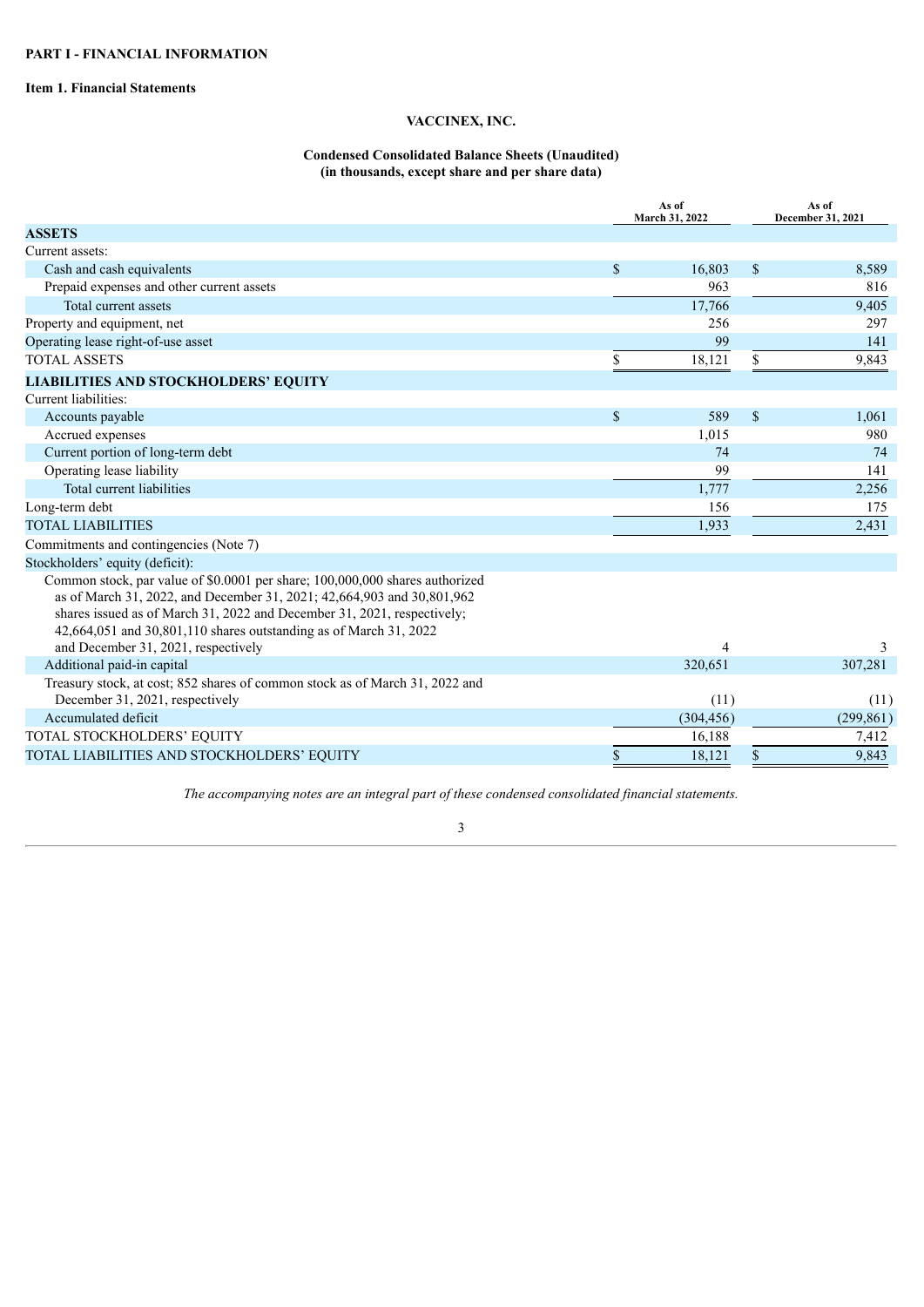# **Condensed Consolidated Statements of Operations and Comprehensive Loss (Unaudited) (in thousands, except share and per share data)**

<span id="page-3-0"></span>

|                                                                                          | Three Months Ended March 31, |            |   |            |  |  |  |  |  |
|------------------------------------------------------------------------------------------|------------------------------|------------|---|------------|--|--|--|--|--|
|                                                                                          |                              | 2022       |   | 2021       |  |  |  |  |  |
| Revenue                                                                                  |                              |            | S | 850        |  |  |  |  |  |
| Costs and expenses:                                                                      |                              |            |   |            |  |  |  |  |  |
| Research and development                                                                 |                              | 2,966      |   | 5,513      |  |  |  |  |  |
| General and administrative                                                               |                              | 1,628      |   | 1,577      |  |  |  |  |  |
| Total costs and expenses                                                                 |                              | 4,594      |   | 7,090      |  |  |  |  |  |
| Loss from operations                                                                     |                              | (4,594)    |   | (6,240)    |  |  |  |  |  |
| Interest expense                                                                         |                              | (1)        |   | (332)      |  |  |  |  |  |
| Other income (expense), net                                                              |                              |            |   | (2)        |  |  |  |  |  |
| Loss before provision for income taxes                                                   |                              | (4, 595)   |   | (6, 574)   |  |  |  |  |  |
| Provision for income taxes                                                               |                              |            |   |            |  |  |  |  |  |
| Net loss                                                                                 |                              | (4, 595)   |   | (6,574)    |  |  |  |  |  |
| Net loss attributable to noncontrolling interests                                        |                              |            |   |            |  |  |  |  |  |
| Net loss attributable to Vaccinex, Inc. common stockholders                              |                              | (4,595)    |   | (6, 574)   |  |  |  |  |  |
| Comprehensive loss                                                                       |                              | (4, 595)   |   | (6, 574)   |  |  |  |  |  |
| Net loss per share attributable to Vaccinex, Inc. common stockholders, basic and diluted |                              | (0.12)     |   | (0.26)     |  |  |  |  |  |
| Weighted-average shares used in computing net loss per share attributable to             |                              |            |   |            |  |  |  |  |  |
| Vaccinex, Inc. common stockholders, basic and diluted                                    |                              | 38,758,283 |   | 25,216,788 |  |  |  |  |  |

*The accompanying notes are an integral part of these condensed consolidated financial statements.*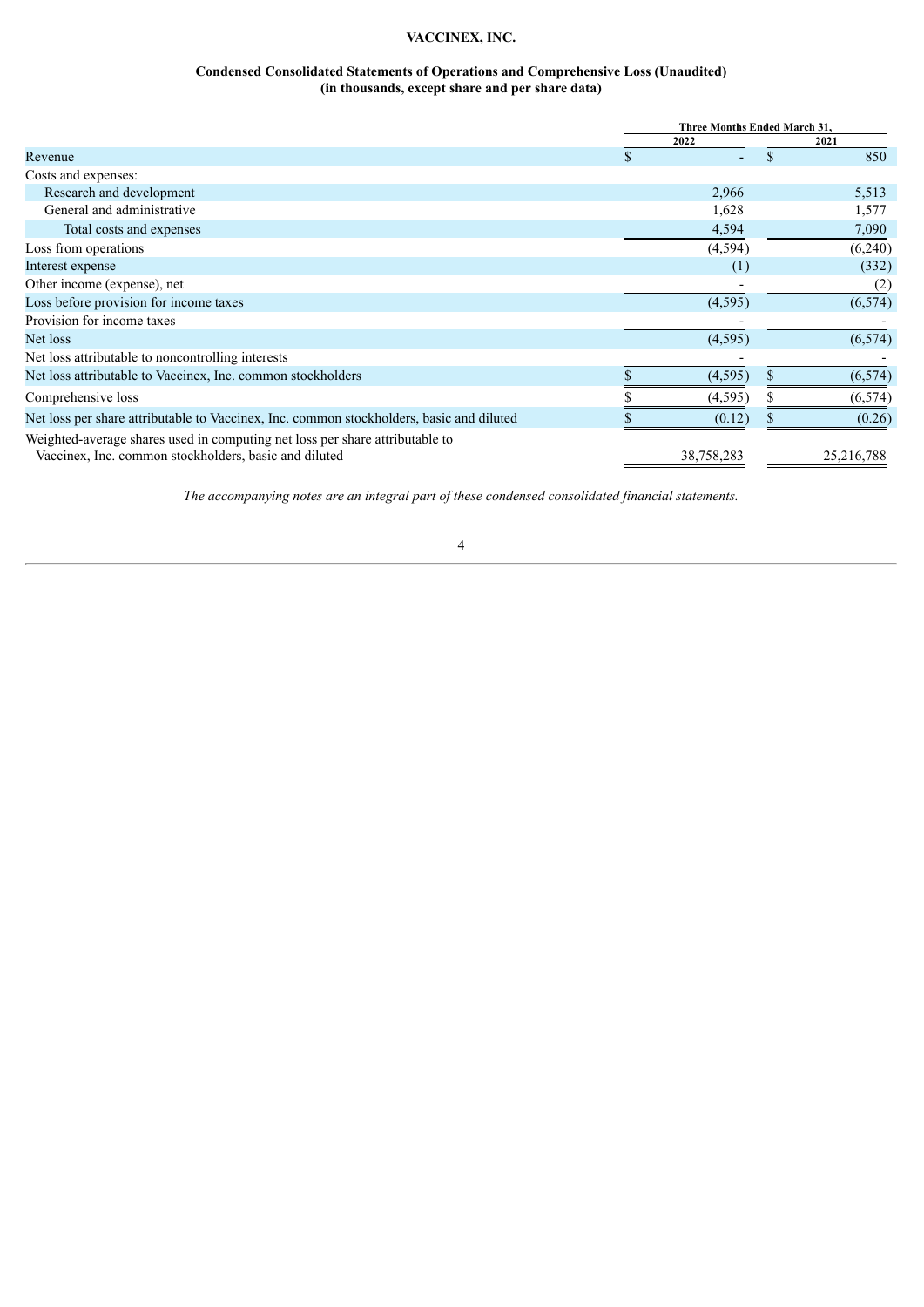# **Condensed Consolidated Statements of Stockholders' Equity (Unaudited) (in thousands, except share data)**

<span id="page-4-0"></span>

|                                         | Common Stock  |        |                                         |                                         | <b>Treasury Stock</b> |        |                        |                                                                 |                                    |                                                      |
|-----------------------------------------|---------------|--------|-----------------------------------------|-----------------------------------------|-----------------------|--------|------------------------|-----------------------------------------------------------------|------------------------------------|------------------------------------------------------|
|                                         | <b>Shares</b> | Amount | <b>Additional</b><br>Paid-in<br>Capital | Common<br><b>Stock</b><br><b>Shares</b> |                       | Amount | Accumulated<br>Deficit | Total<br>Vaccinex. Inc.<br>Stockholders'<br>Equity<br>(Deficit) | Noncontrolling<br><b>Interests</b> | Total<br>Stockholders'<br><b>Equity</b><br>(Deficit) |
| Balance as of January 1, 2021           | 22.388.027    |        | 250.914                                 | 852                                     |                       | (11)   | (277, 481)             | (26, 575)                                                       | 23,963                             | (2,612)                                              |
| Issuance of Common Shares               | 5,937,900     |        | 31,863                                  |                                         |                       |        |                        | 31,863                                                          | –                                  | 31,863                                               |
| Stock-based compensation                |               |        | 104                                     |                                         |                       |        |                        | 104                                                             |                                    | 104                                                  |
| Shares issued for compensation          | 9,979         |        |                                         |                                         |                       |        |                        |                                                                 |                                    |                                                      |
| Exchange of VX3 Units for common shares | 109,900       |        | 2,000                                   | $-$                                     |                       |        |                        | 2,000                                                           | (2,000)                            |                                                      |
| Net loss                                |               |        |                                         |                                         |                       |        | (6,574)                | (6, 574)                                                        |                                    | (6, 574)                                             |
| Balance as of March 31, 2021            | 28,445,806    |        | 284,881                                 | 852                                     |                       |        | (284, 055)             | 818                                                             | 21,963                             | 22,781                                               |

|                                  |               | Common Stock |                          |                                         |                                         | <b>Treasury Stock</b> |        |  |                        |                                                    |                                    |                                         |
|----------------------------------|---------------|--------------|--------------------------|-----------------------------------------|-----------------------------------------|-----------------------|--------|--|------------------------|----------------------------------------------------|------------------------------------|-----------------------------------------|
|                                  | <b>Shares</b> |              | Amount                   | <b>Additional</b><br>Paid-in<br>Capital | Common<br><b>Stock</b><br><b>Shares</b> |                       | Amount |  | Accumulated<br>Deficit | Total<br>Vaccinex. Inc.<br>Stockholders'<br>Equity | Noncontrolling<br><b>Interests</b> | Total<br>Stockholders'<br><b>Equity</b> |
| Balance as of January 1, 2022    | 30,801,962    |              |                          | 307.281                                 | 852                                     |                       | (11)   |  | (299, 861)             | 7,412                                              | —                                  | 7.412                                   |
| <b>Issuance of Common Shares</b> | 11,862,941    |              |                          | 13,229                                  |                                         |                       |        |  |                        | 13,230                                             | —                                  | 13,230                                  |
| Stock-based compensation         |               |              | $\overline{\phantom{a}}$ | 141                                     |                                         |                       |        |  | _                      | 141                                                | –                                  | 141                                     |
| Net loss                         |               |              |                          |                                         |                                         |                       |        |  | (4,595)                | (4,595)                                            |                                    | (4,595)                                 |
| Balance as of March 31, 2022     | 42,664,903    |              |                          | 320,651                                 | 852                                     |                       | `11    |  | (304, 456)             | 16,188                                             |                                    | 16,188                                  |

*The accompanying notes are an integral part of these condensed consolidated financial statements.*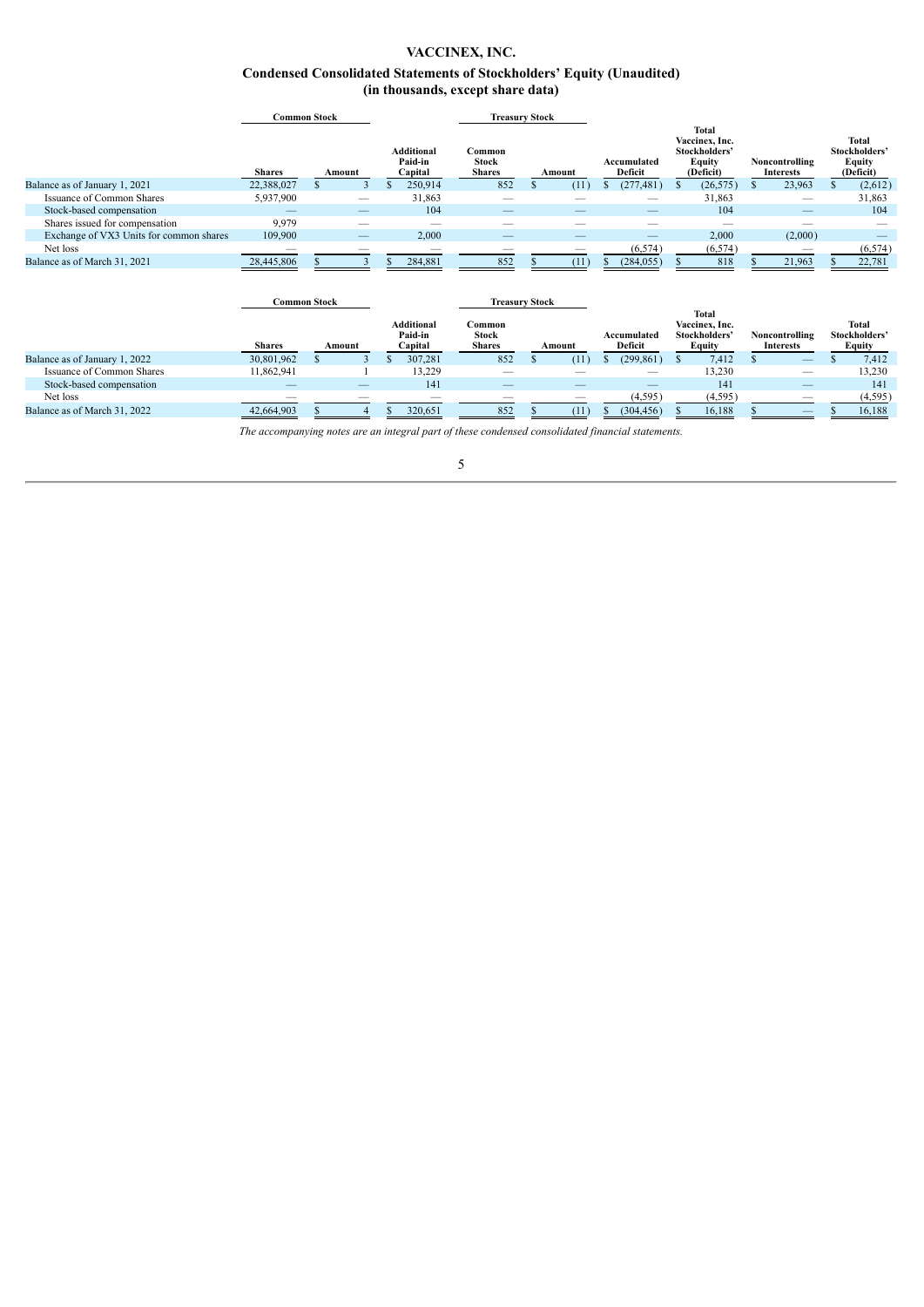#### **Condensed Consolidated Statements of Cash Flows (Unaudited) (in thousands)**

<span id="page-5-0"></span>

|                                                                             | Three Months Ended March 31, |    |          |  |  |  |  |  |
|-----------------------------------------------------------------------------|------------------------------|----|----------|--|--|--|--|--|
|                                                                             | 2022                         |    | 2021     |  |  |  |  |  |
| <b>CASH FLOWS FROM OPERATING ACTIVITIES:</b>                                |                              |    |          |  |  |  |  |  |
| Net loss                                                                    | \$<br>(4,595)                | S  | (6, 574) |  |  |  |  |  |
| Adjustments to reconcile net loss to net cash used in operating activities: |                              |    |          |  |  |  |  |  |
| Depreciation                                                                | 41                           |    | 55       |  |  |  |  |  |
| Debt related charges included in interest expense                           |                              |    | 176      |  |  |  |  |  |
| Stock-based compensation                                                    | 141                          |    | 104      |  |  |  |  |  |
| Changes in operating assets and liabilities:                                |                              |    |          |  |  |  |  |  |
| Accounts receivable                                                         |                              |    | 149      |  |  |  |  |  |
| Prepaid expenses and other current assets                                   | (147)                        |    | (383)    |  |  |  |  |  |
| Accounts payable                                                            | (472)                        |    | 70       |  |  |  |  |  |
| Accrued expenses                                                            | 35                           |    | (711)    |  |  |  |  |  |
| Net cash used in operating activities                                       | (4,996)                      |    | (7, 114) |  |  |  |  |  |
| CASH FLOWS FROM INVESTING ACTIVITIES:                                       |                              |    |          |  |  |  |  |  |
| Purchase of property and equipment                                          |                              |    |          |  |  |  |  |  |
| Net cash used in investing activities                                       |                              |    |          |  |  |  |  |  |
| CASH FLOWS FROM FINANCING ACTIVITIES:                                       |                              |    |          |  |  |  |  |  |
| Proceeds from issuance of common stock                                      | 3,519                        |    | 31,863   |  |  |  |  |  |
| Redemption of convertible debt                                              |                              |    | (5,956)  |  |  |  |  |  |
| Payments of long-term debt                                                  | (19)                         |    |          |  |  |  |  |  |
| Proceeds from private offering of common stock                              | 9,710                        |    |          |  |  |  |  |  |
| Net cash provided by financing activities                                   | 13,210                       |    | 25,907   |  |  |  |  |  |
| NET INCREASE IN CASH AND CASH EQUIVALENTS                                   | 8,214                        |    | 18,793   |  |  |  |  |  |
| CASH AND CASH EQUIVALENTS-Beginning of period                               | 8,589                        |    | 10,596   |  |  |  |  |  |
| CASH AND CASH EQUIVALENTS-End of period                                     | \$<br>16,803                 | \$ | 29,389   |  |  |  |  |  |

*The accompanying notes are an integral part of these condensed consolidated financial statements.*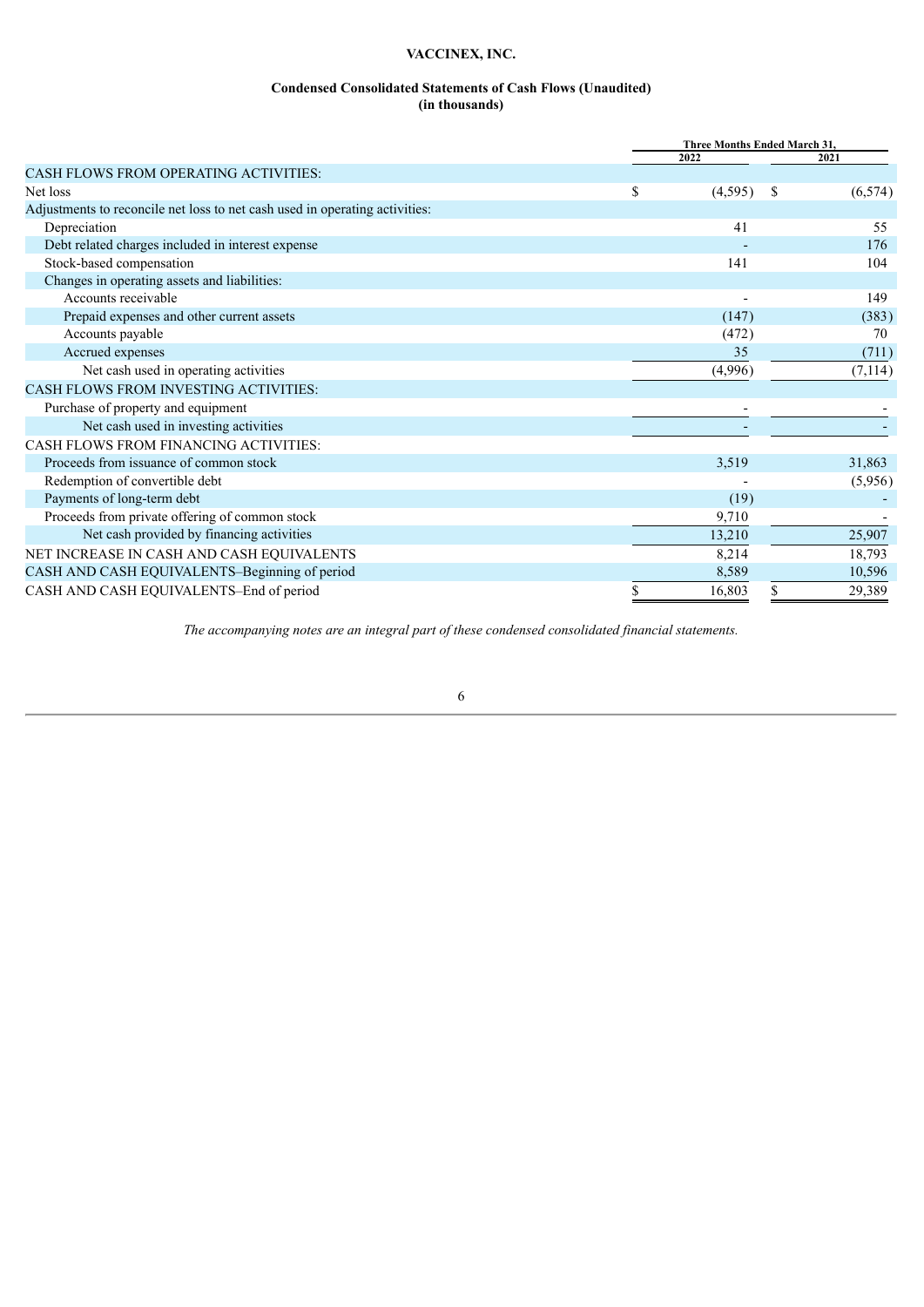#### **Notes to Condensed Consolidated Financial Statements (Unaudited)**

#### <span id="page-6-0"></span>**Note 1. COMPANY AND NATURE OF BUSINESS**

Vaccinex, Inc. (together with its subsidiaries, the "Company") was incorporated in Delaware in April 2001 and is headquartered in Rochester, New York. The Company is a clinical-stage biotechnology company engaged in the discovery and development of targeted biotherapeutics to treat serious diseases and conditions with unmet medical needs, including cancer, neurodegenerative diseases, and autoimmune disorders. Since its inception, the Company has devoted substantially all of its efforts toward product research, manufacturing and clinical development, and raising capital.

The Company is subject to a number of risks and uncertainties common to other early-stage biotechnology companies including, but not limited to, dependency on the successful development and commercialization of its product candidates, rapid technological change and competition, dependence on key personnel and collaborative partners, uncertainty of protection of proprietary technology and patents, clinical trial uncertainty, fluctuation in operating results and financial performance, the need to obtain additional funding, compliance with governmental regulations, technological and medical risks, management of growth and effectiveness of marketing by the Company. The Company is also subject to risks related to the ongoing COVID-19 pandemic, discussed under "COVID-19 Pandemic" below. If the Company does not successfully commercialize or partner any of its product candidates, it will be unable to generate product revenue or achieve profitability.

#### *Going Concern*

These condensed consolidated financial statements have been prepared in accordance with generally accepted accounting principles applicable to a going concern, which contemplates the realization of assets and the satisfaction of liabilities in the normal course of business.

The Company has incurred significant losses and negative cash flows from operations since inception and expects to incur additional losses until such time that it can generate significant revenue from the commercialization of its product candidates. The Company had negative cash flow from operations of \$5.0 million for the three months ended March 31, 2022, and an accumulated deficit of \$304.5 million as of March 31, 2022. Given the Company's projected operating requirements and its existing cash and cash equivalents, the Company is projecting insufficient liquidity to sustain its operations through one year following the date that the condensed consolidated financial statements are issued. These conditions and events raise substantial doubt about the Company's ability to continue as a going concern.

In response to these conditions, management is currently evaluating different strategies to obtain the required funding for future operations. Financing strategies may include, but are not limited to, the public or private sale of equity, debt financings or funds from other capital sources, such as government funding, collaborations, strategic alliances, or licensing arrangements with third parties. There can be no assurances that the Company will be able to secure additional financing, or if available, that it will be sufficient to meet its needs or on favorable terms. Because management's plans have not yet been finalized and are not within the Company's control, the implementation of such plans cannot be considered probable. As a result, the Company has concluded that management's plans do not alleviate substantial doubt about the Company's ability to continue as a going concern.

The condensed consolidated financial statements do not include any adjustments relating to the recoverability and classification of recorded asset amounts or the amounts and classification of liabilities that might result from the outcome of this uncertainty.

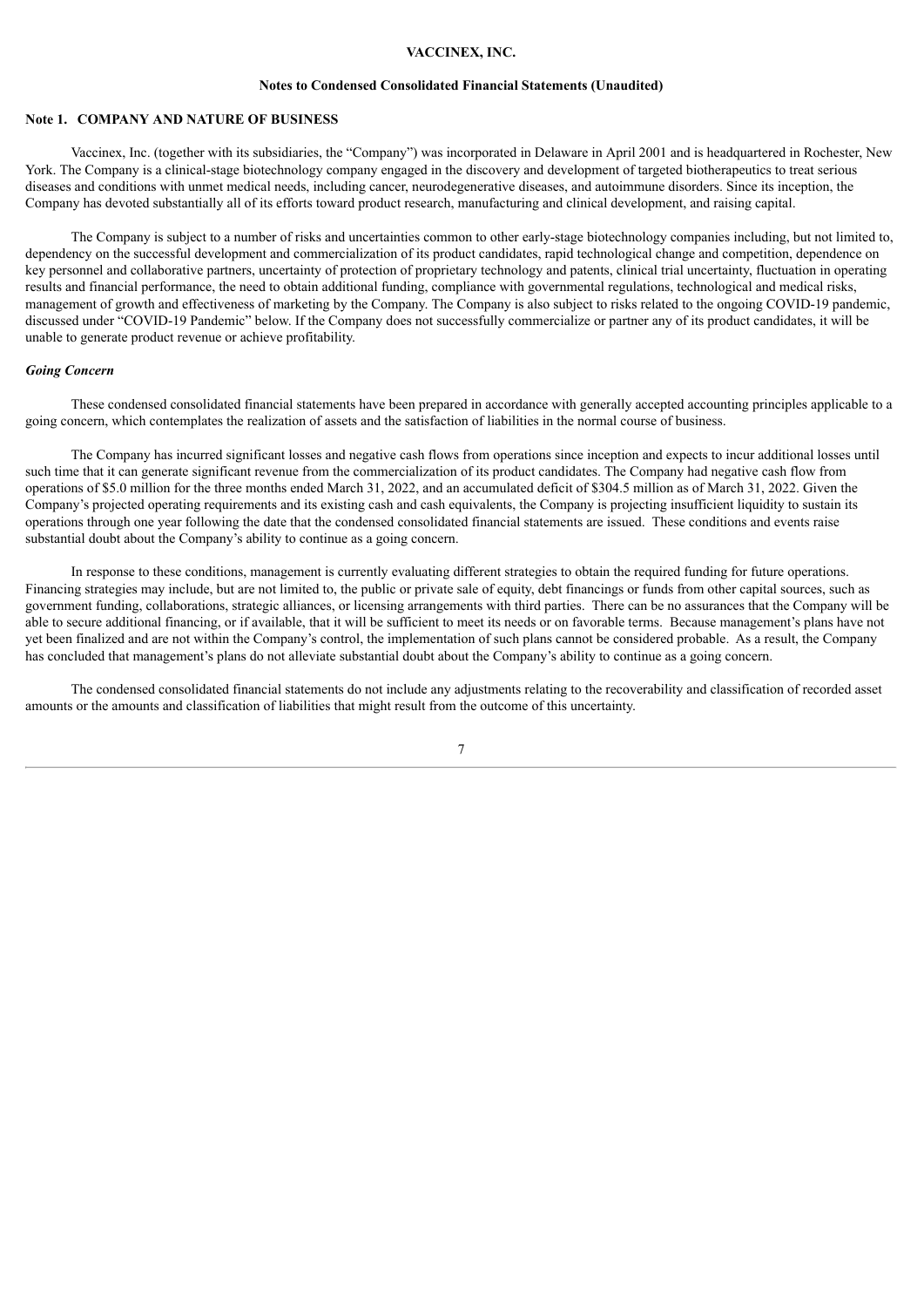#### *COVID-19 Pandemic*

In order to mitigate the spread of COVID-19, governments have at times imposed unprecedented restrictions on business operations, travel, and gatherings, resulting in a global economic downturn and other adverse economic and societal impacts. The Company has complied with state reopening guidance and has allowed research and development staff to begin working in the laboratory when necessary and using recommended health and safety precautions. The COVID-19 pandemic has impacted the expected timing of the Company's clinical trials, the economy, the biotechnology industry, and the Company's business. For example, the Company previously anticipated initiating a trial of pepinemab in Alzheimer's disease in mid-2020 but the initial enrollment date was delayed until the first half of 2021. In addition, to mitigate the impacts of the COVID-19 pandemic, including impacts on the Company's ability to raise capital and to maintain its personnel, the Company applied for and received a PPP Loan (See Note 9). The Company may experience further disruptions as a result of the COVID-19 pandemic that could adversely impact its business, including disruption of research and development activities, plans for release of data, manufacturing, supply, and interactions with regulators and other third parties, and difficulties in raising additional capital. The extent to which the COVID-19 pandemic may impact the Company's business will depend on future developments, which are highly uncertain and cannot be predicted with confidence.

# **Note 2. SUMMARY OF SIGNIFICANT ACCOUNTING POLICIES**

#### *Basis of Presentation and Consolidation*

Through the period ended September 3, 2021, the Company's accounts included Vaccinex Products, LP, a Delaware limited partnership ("Vaccinex Products"), and VX3 (DE) LP, a Delaware limited partnership ("VX3"). Subsequently on September 3, 2021, Vaccinex Products and VX3 were dissolved when all remaining partnership interests were exchanged for shares of our common stock. Accordingly, prior to dissolution, these condensed consolidated financial statements reflect the accounts and operations of the Company for the three months ended March 31, 2021and those of its subsidiaries in which the Company had a controlling financial interest.

The accompanying unaudited condensed consolidated financial statements have been prepared in accordance with accounting principles generally accepted in the United States of America ("GAAP") for interim financial information (Accounting Standards Codification ("ASC") 270, Interim Reporting) and with the instructions to Form 10-Q and Article 10 of Regulation S-X. Accordingly, these financial statements do not include all of the information necessary for a full presentation of financial position, results of operations, and cash flows in conformity with GAAP. In the opinion of management, the condensed consolidated financial statements reflect all adjustments (consisting of normal recurring adjustments) considered necessary for a fair presentation of the results of the Company for the periods presented. Intercompany transactions and balances have been fully eliminated in consolidation.

These condensed consolidated financial statements should be read in conjunction with the Company's audited consolidated financial statements and related notes included in the Company's Annual Report on Form 10-K for the year ended December 31, 2021, filed with the SEC on March 31, 2022.

#### *Use of Estimates*

These condensed consolidated financial statements have been prepared in conformity with U.S. GAAP. The preparation of financial statements in conformity with U.S. GAAP requires management to make estimates and assumptions that affect the reported amounts of assets and liabilities and the disclosure of contingent assets and liabilities as of the date of the condensed consolidated financial statements and the reported amount of expenses during the reporting period. Such management estimates include those relating to assumptions used in the valuation of stock option awards, and valuation allowances against deferred income tax assets. Actual results could differ from those estimates.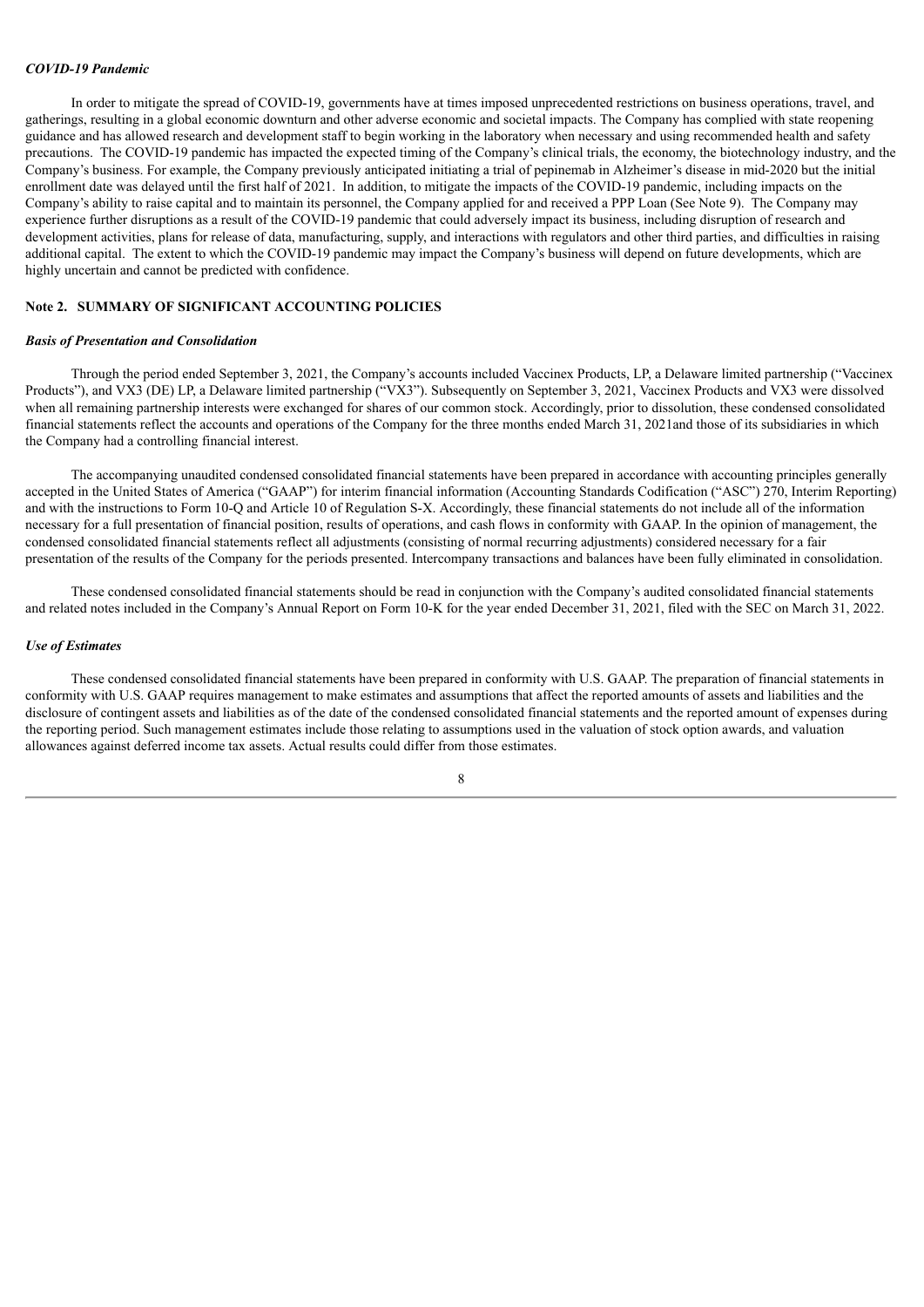#### *Concentration of Credit Risk, Other Risks and Uncertainties*

Financial instruments that potentially subject the Company to concentrations of credit risk consist primarily of cash and cash equivalents. Cash equivalents are deposited in interest-bearing money market accounts. Although the Company deposits its cash with multiple financial institutions, cash balances may occasionally be in excess of the amounts insured by the Federal Deposit Insurance Corporation. Management believes the financial risk associated with these balances is minimal and has not experienced any losses to date.

The Company depends on third-party manufacturers for the manufacture of drug substance and drug product for clinical trials. The Company also relies on certain third parties for its supply chain. Disputes with these third- party manufacturers or shortages in goods or services from third-party suppliers could delay the manufacturing of the Company's product candidates and adversely impact its results of operations.

#### *Convertible Instruments*

The Company applies the accounting standards for derivatives and hedging and for distinguishing liabilities from equity when accounting for hybrid contracts that contain conversion options and other embedded features. The accounting standards require companies to bifurcate embedded features from their host instruments and account for them as free-standing derivative financial instruments according to certain criteria. The criteria include circumstances in which (i) the economic characteristics and risks of the embedded derivative instrument are not clearly and closely related to the economic characteristics and risks of the host contract, (ii) the hybrid instrument that embodies both the embedded derivative instrument and the host contract is not re-measured at fair value under otherwise applicable generally accepted accounting principles with changes in fair value reported in earnings as they occur and (iii) a separate instrument with the same terms as the embedded derivative instrument would be considered a derivative instrument.

The Company's derivative instrument related to certain features embedded within the Company's 8% Original Issue Discount Senior Secured Convertible Debenture ("the Debenture") is discussed in Note 10. The derivative is accounted for as a derivative liability and remeasured to fair value as of each balance sheet date and the related remeasurement adjustments are included in interest expense in the Company's condensed consolidated statement of operations and comprehensive loss.

#### *Recent Accounting Pronouncements Not Yet Adopted*

In June 2016, the Financial Accounting Standards Board ("the FASB") issued Accounting Standards Update ("ASU") No. 2016-13, *"Measurement of Credit Losses on Financial Instruments"* to improve reporting requirements specific to loans, receivables, and other financial instruments. The new standard requires that credit losses on financial assets measured at amortized cost be determined using an expected loss model, instead of the current incurred loss model, and requires that credit losses related to available-for-sale debt securities be recorded through an allowance for credit losses and limited to the amount by which carrying value exceeds fair value. The new standard also requires enhanced disclosure of credit risk associated with financial assets. The standard is effective for interim and annual periods beginning after December 15, 2022 with early adoption permitted. Based on the composition of the Company's financial assets, current market conditions and historical credit loss activity, the adoption of this standard is not expected to have a material impact on the Company's condensed consolidated financial statements.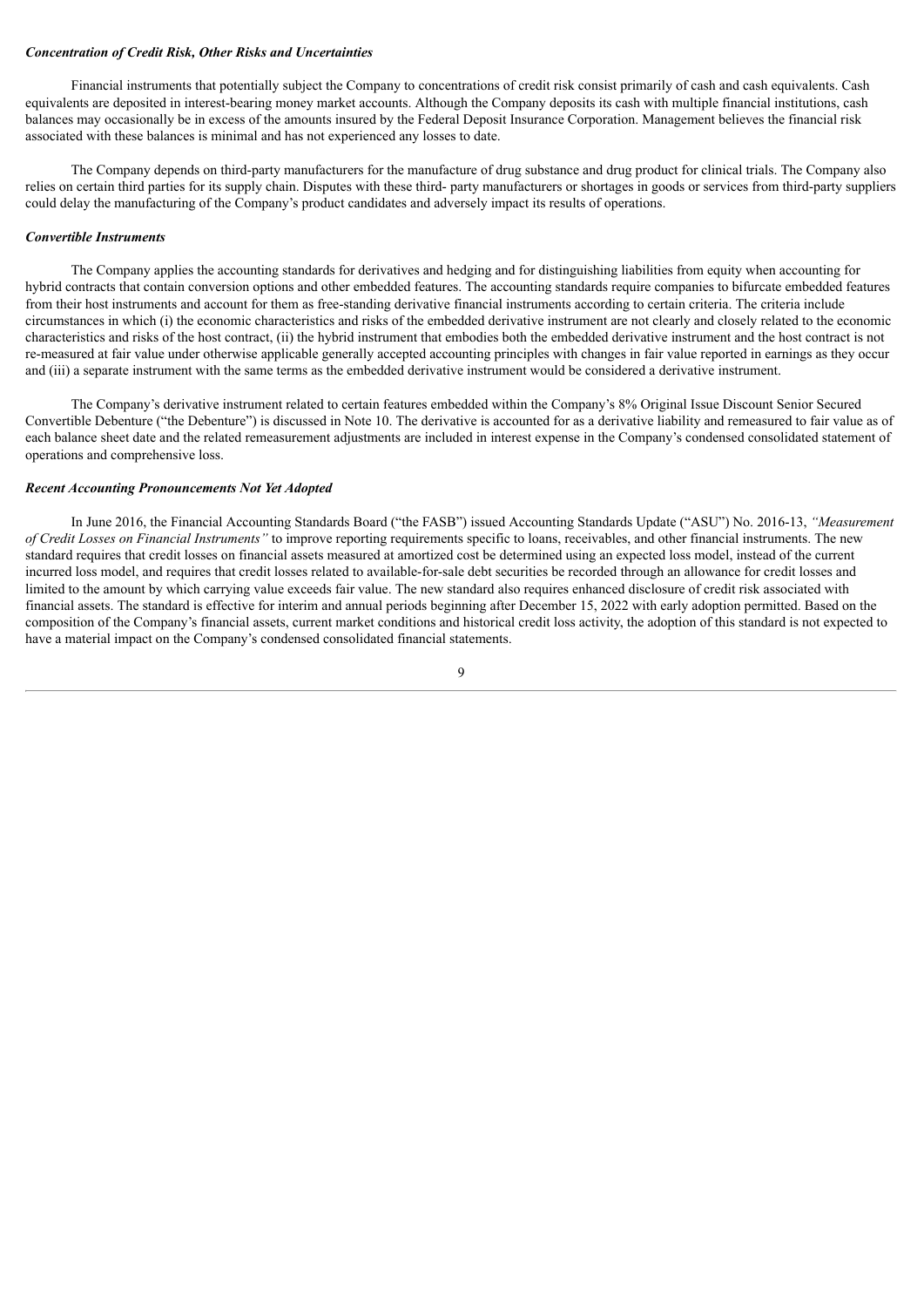#### **Note 3. BALANCE SHEET COMPONENTS**

#### *Property and Equipment*

Property and equipment consist of the following (in thousands):

|                                                 | As of<br><b>March 31, 2022</b> | As of<br>December 31, 2021 |
|-------------------------------------------------|--------------------------------|----------------------------|
| Leasehold improvements                          | 3,213                          | 3,213                      |
| Research equipment                              | 3,499                          | 3,499                      |
| Furniture and fixtures                          | 350                            | 350                        |
| Computer equipment                              | 284                            | 284                        |
| Property and equipment, gross                   | 7,346                          | 7,346                      |
| Less: accumulated depreciation and amortization | (7.090)                        | (7,049)                    |
| Property and equipment, net                     | 256                            | 297                        |

Depreciation expense related to property and equipment was \$41,000 and \$55,000 for the three months ended March 31, 2022 and 2021, respectively.

#### *Accrued Expenses*

Accrued expenses consist of the following (in thousands):

|                                      | As of<br>March 31, 2022 | As of<br>December 31, 2021 |
|--------------------------------------|-------------------------|----------------------------|
| Accrued clinical trial cost          | 434                     | 468                        |
| Accrued payroll and related benefits | 354                     | 409                        |
| Accrued consulting and legal         | 189                     | 74                         |
| Accrued other                        | 38                      | 29                         |
| Accrued expenses                     | 1.015                   | 980                        |

#### **Note 4. FAIR VALUE MEASUREMENTS OF FINANCIAL MEASUREMENTS**

#### **Assets and Liabilities Measured at Fair Value on a Nonrecurring Basis**

Assets and liabilities recorded at fair value on a nonrecurring basis in the condensed consolidated balance sheets are categorized based upon the level of judgment associated with the inputs used to measure their fair values. Financial instruments consist of cash, accounts receivable, accounts payable, accrued liabilities, and long-term debt. Cash, accounts receivable, accounts payable, accrued liabilities, and debt, are stated at their carrying value, which approximates fair value due to the short time to the expected receipt or payment date of such amounts.

# **Assets and Liabilities Measured at Fair Value on a Recurring Basis**

Fair value measurement standards also apply to certain financial assets and liabilities that are measured at fair value on a recurring basis (each reporting period). For the Company, these financial assets and liabilities include its cash equivalents deposited in money market funds and derivative instruments. The Company does not have any nonfinancial assets or liabilities that are measured at fair value on a recurring basis.

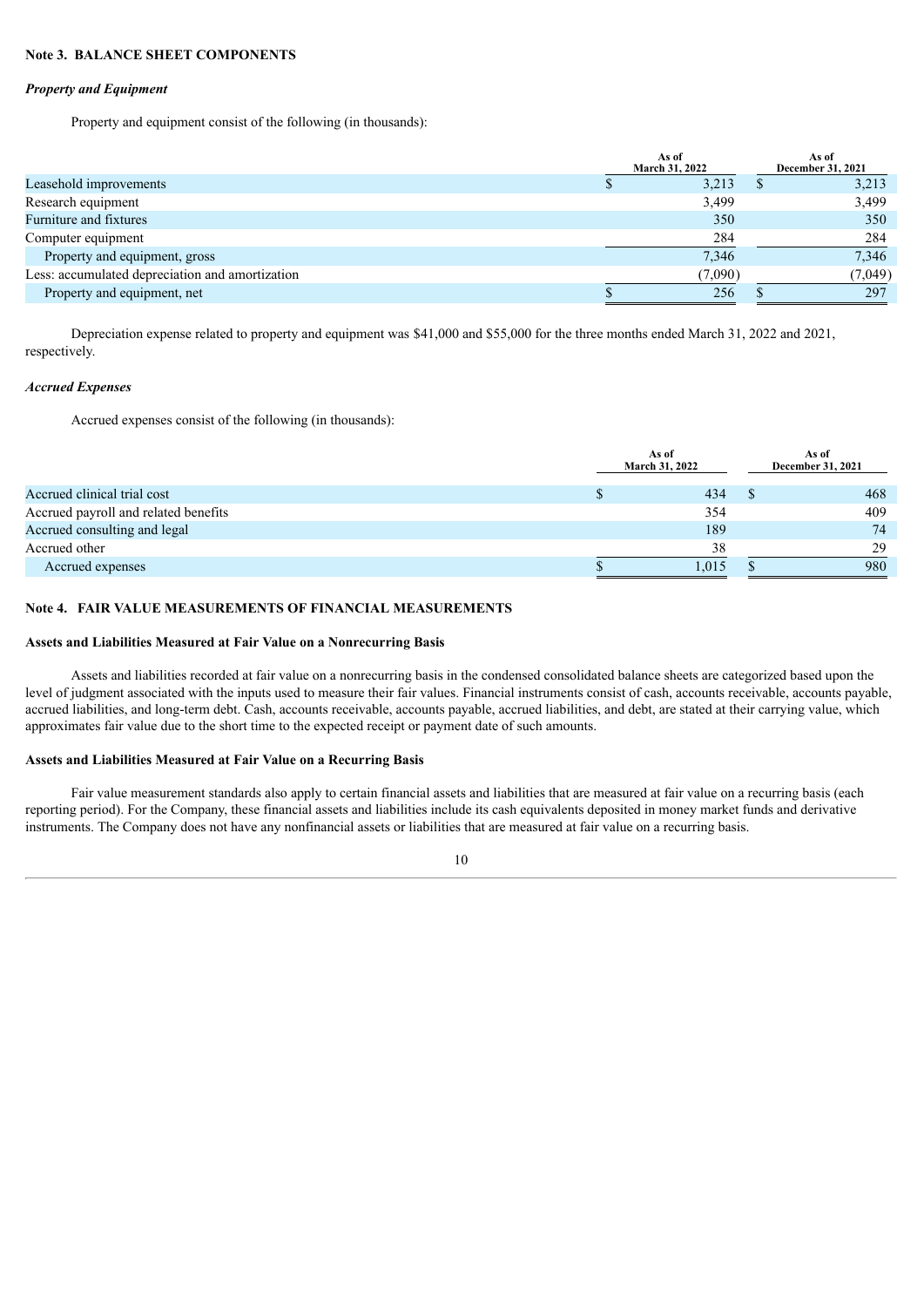The following table sets forth the fair value of the Company's financial assets by level within the fair value hierarchy (in thousands):

|                               | As of March 31, 2022 |                   |               |                         |    |                          |  |         |
|-------------------------------|----------------------|-------------------|---------------|-------------------------|----|--------------------------|--|---------|
|                               | <b>Fair Value</b>    |                   |               | <b>Level 1</b>          |    | Level 2                  |  | Level 3 |
| <b>Financial Assets:</b>      |                      |                   |               |                         |    |                          |  |         |
| Cash equivalents:             |                      |                   |               |                         |    |                          |  |         |
| Money market fund             |                      | 14,298            | S             | 14,298                  | S  | $\overline{\phantom{a}}$ |  |         |
| <b>Total Financial Assets</b> |                      | 14,298            |               | 14,298                  |    | $\overline{\phantom{a}}$ |  |         |
|                               |                      |                   |               | As of December 31, 2021 |    |                          |  |         |
|                               |                      | <b>Fair Value</b> |               | Level 1                 |    | Level 2                  |  | Level 3 |
| <b>Financial Assets:</b>      |                      |                   |               |                         |    |                          |  |         |
| Cash equivalents:             |                      |                   |               |                         |    |                          |  |         |
| Money market fund             |                      | 426               | <sup>\$</sup> | 426                     | \$ | $\overline{\phantom{a}}$ |  |         |
| <b>Total Financial Assets</b> |                      | 426               |               | 426                     |    | $\overline{\phantom{a}}$ |  |         |

The Company did not transfer any assets measured at fair value on a recurring basis to or from Level 1 and Level 2 during either of the three months ended March 31, 2022 and 2021.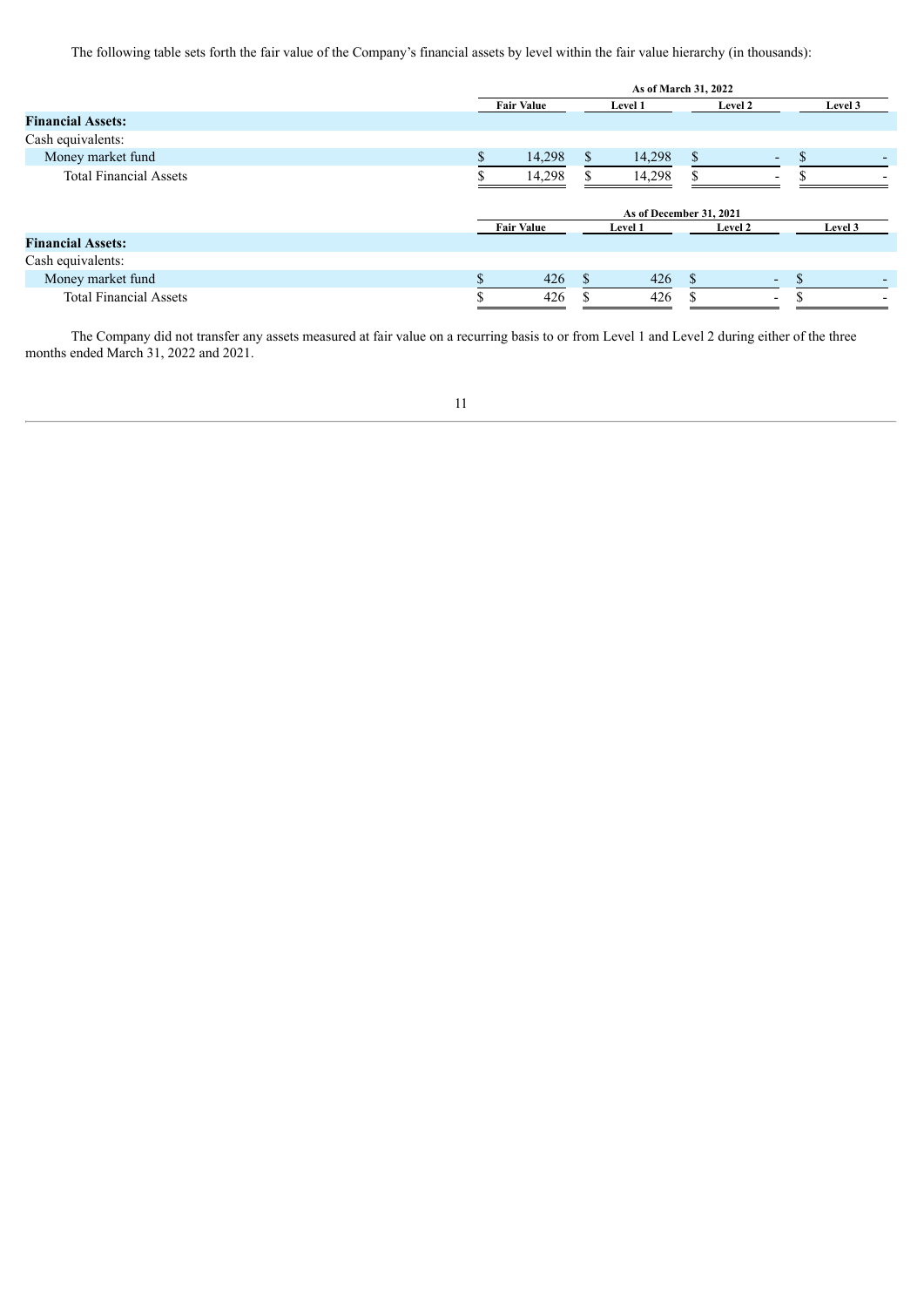#### **Note 5. LICENSE AND SERVICES AGREEMENT**

In November 2017, the Company entered into a license agreement (the "VX3 License Agreement") with VX3, which was formed by a group of Canadian investors including the Company's majority stockholder, FCMI Parent Co. ("FCMI Parent"). VX3 was created for the purpose of funding the Company's research and development activities for pepinemab, the Company's most advanced product candidate. Under the VX3 License Agreement, the Company granted VX3 the license to use, make, have made, sell, offer and import pepinemab for the treatment of Huntington's disease in the U.S. and Canada. In return, VX3 agreed to fund research and development activities with up to an aggregate of \$32.0 million in milestone payments to the Company and to share any pepinemab profits and sublicensing revenue under the agreement in an amount based on a calculation set forth in the agreement. The Company also entered into a services agreement with VX3 (the "Services Agreement"), pursuant to which the Company carried out development activities for pepinemab for the treatment of Huntington's disease in the U.S. and Canada in exchange for services payments from VX3.

The Company entered into an exchange agreement on August 13, 2018 with VX3 and its partners, including FCMI Parent, that provided each VX3 partner with the right to exchange all, but not less than all, of its partnership interests in VX3 for shares of the Company's common stock. The exchange agreement also provides that FCMI Parent's exercise of its option to exchange its VX3 partnership interests for shares of Company common stock would trigger the exchange of all VX3 partnership interests for shares of Company common stock.

In March 2021, one VX3 partner exchanged its partnership interest in VX3 for 109,900 shares of the Company's common stock. This exchange resulted in a non-cash transaction, increasing additional paid in capital and decreasing noncontrolling interests by \$2.0 million, respectively, in the Company's consolidated condensed financial statements for the three months ended March 31, 2021.

Subsequently during 2021, exchange transactions were effected whereby all remaining limited partnership interests in VX3 were exchanged for 1,318,797 shares of our common stock in accordance with the terms of the respective exchange agreement and Vaccinex Products and VX3 were dissolved as of September 3, 2021 and the VX3 License Agreement and Service Agreement were terminated.

Prior to the exchanges, the Company had a variable interest in VX3 through FCMI Parent, which was majority owned and controlled by the Company's chairman, and which controlled 98% of VX3's voting interest as of March 31, 2021. VX3 did not have any business operations or generate any income or expenses and was primarily a funding mechanism specifically for the benefit of the Company, as its only activities consisted of the receipt of funding and the contribution of such funding to the Company. Therefore, the Company determined that it was the primary beneficiary of VX3 and that the operating results of VX3 should be incorporated into the Company's condensed consolidated financial statements accordingly.

For the three months ended March 31, 2021, the Company did not receive any amounts from VX3 or record any related capital contributions from noncontrolling interests on the condensed financial statements. Noncontrolling equity interests did not participate in a proportionate share of the Company's net losses for the three month period ended March 31, 2021 pursuant to the aforementioned partnership, license, services and exchange agreements.

# **Note 6. COLLABORATION AGREEMENTS**

#### *Surface Oncology, Inc.*

In November 2017, the Company entered into a research collaboration and license option agreement with Surface Oncology, Inc. ("Surface") to identify and select antibodies against two target antigens, using the Company's proprietary technology as described in the agreement. The term for each research program is nine to twelve months (not exceeding twelve months unless extended by written agreement) including time necessary for any functional assessment conducted by Surface following the commencement of the research program. Surface will provide the Company material to carry out the research activities. During the research program term, the Company also may grant Surface a non-exclusive, worldwide, limited-purpose license for each target to use the Company's research program materials for conducting the research work pursuant to the agreement. The Company recorded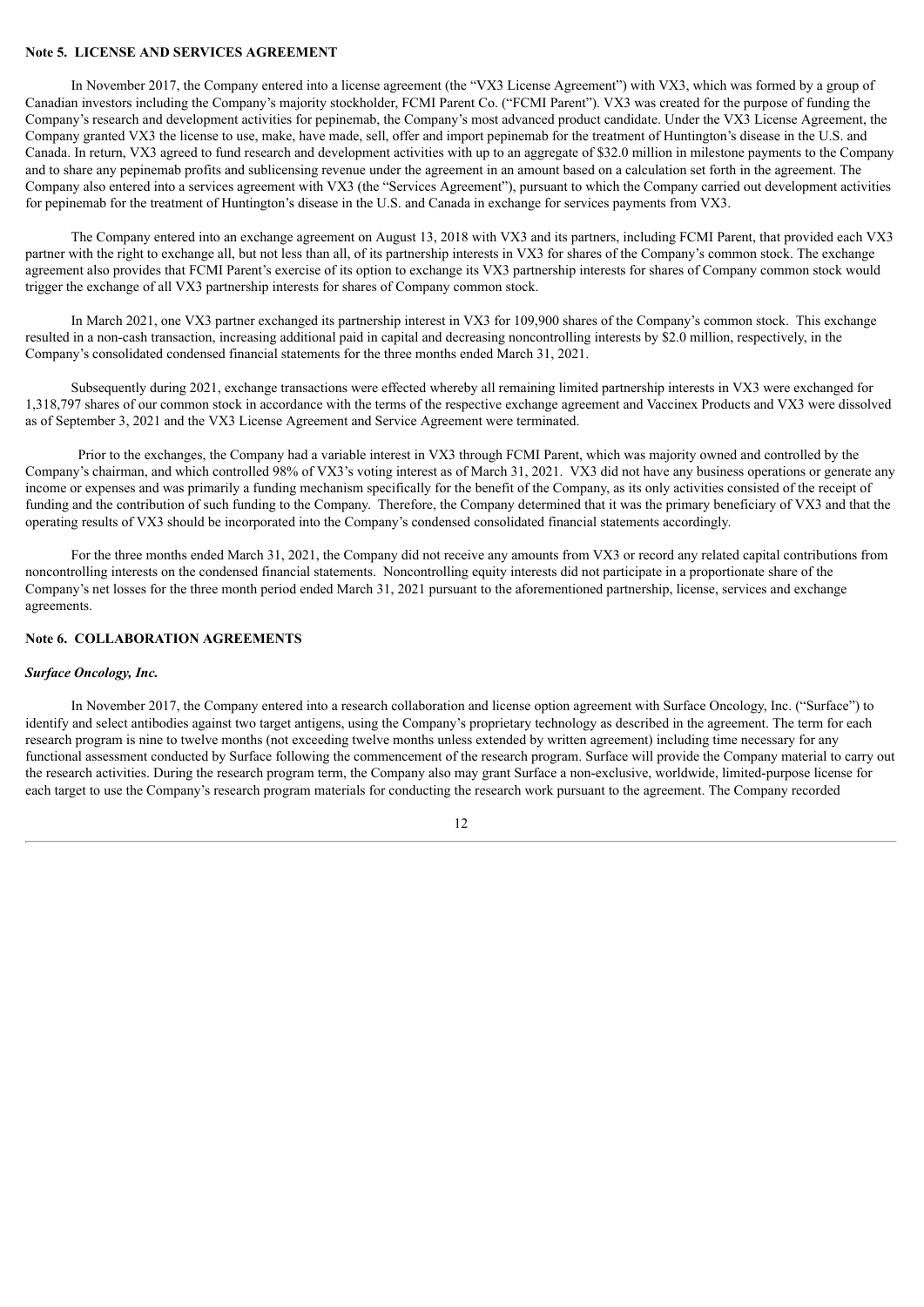revenue of \$850,000 for the three months ended March 31, 2021, related to its agreement with Surface, all of which was for an exclusive product license. This agreement will expire upon the latest of the expiration of both research programs and all evaluation and testing periods.

Under the agreement, Surface may purchase exclusive options, exercisable by providing a written notice to the Company, to obtain (i) an exclusive product license to make, use, sell and import products incorporating antibodies targeting the first antigen and (ii) an exclusive research tool license to use antibodies targeting the second antigen to perform research. Surface purchased the first option and exercised the second option and the Company entered into an exclusive research tool license agreement with Surface in the third quarter of 2019.

#### **Note 7. COMMITMENTS AND CONTINGENCIES**

#### *Sublicense Termination Payments*

In 2006, the Company licensed certain technology to EUSA Pharma SAS ("EUSA"), and in 2008, this technology was sublicensed by EUSA to Glaxo Group Limited ("GSK") for development. GSK terminated its sub-license with EUSA in March 2010 and ownership of the technology reverted back to the Company. The Company may be required to pay EUSA up to \$25.5 million plus ongoing royalty payments of 1% of net sales upon the occurrence of certain events involving the previously licensed technology, including a Phase 3 clinical trial, Food and Drug Administration acceptance and approval and product sales. The Company is not planning any further commercialization efforts related to the previously licensed technology, and therefore does not anticipate any of the above-described amounts will be paid.

#### *Other Contingencies*

The Company is subject to claims and assessments from time to time in the ordinary course of business. The Company records a provision for a liability when it believes that it is both probable that a liability has been incurred and the amount can be reasonably estimated. Significant judgment is required to determine both probability and the estimated amount.

In the normal course of business, the Company may become involved in legal proceedings. The Company will accrue a liability for such matters when it is probable that a liability has been incurred and the amount can be reasonably estimated. When only a range of possible loss can be established, the most probable amount in the range is accrued. If no amount within this range is a better estimate than any other amount within the range, the minimum amount in the range is accrued. The accrual for a litigation loss contingency might include, for example, estimates of potential damages, outside legal fees and other directly related costs expected to be incurred. As of March 31, 2022 and, December 31, 2021 the Company was not involved in any material legal proceedings.

#### **Note 8. LEASES**

The Company leases its facilities from 1895 Management, Ltd., a New York corporation controlled by an entity affiliated with a director of the Company, under non-cancellable operating leases. Following entry into a lease extension agreement in August 2020, the lease agreement requires monthly rental payments of \$14,511 through October 31, 2022. The Company is responsible for all maintenance, utilities, insurance and taxes related to the facility. The Company has elected the practical expedient on not separating lease components from non-lease components.

The leases do not provide an implicit rate so in determining the present value of lease payments, the Company utilized its incremental borrowing rate for the applicable lease, which was 7.0%. The Company recognizes lease expense on a straight-line basis over the remaining lease term.

As of March 31, 2022, the future minimum payments for the operating leases total \$101,577 in 2022, less imputed interest of \$2,328, for an operating lease liability of \$99,249 as of March 31, 2022. For the three months ended March 31, 2022 and 2021, cash paid for amounts included in the measurement of lease liabilities was \$43,500.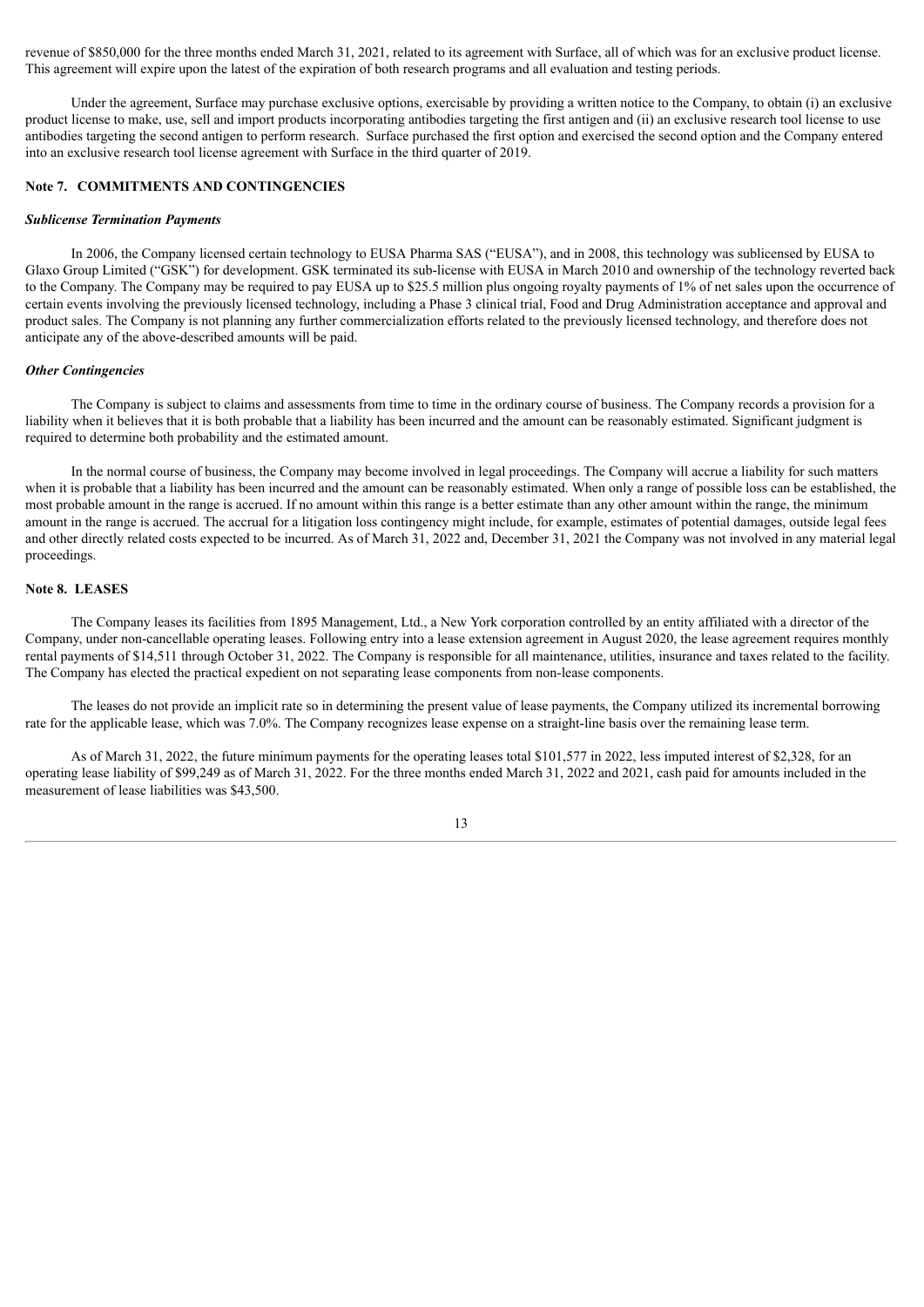Lease expense incurred under the operating lease for each of the three months ended March 31, 2022 and 2021 was \$43,500 and is a component of general and administrative expense.

#### **Note 9. LONG-TERM DEBT**

On May 8, 2020, the Company received the PPP Loan in the amount of \$1,133,600. The PPP Loan originally matured on May 8, 2022, with no principal payments required prior to the maturity date, and bearing interest at an annual rate of 1.0%, with interest payments commencing on November 8, 2020, less the amount of any potential forgiveness. On November 8, 2021, the Company was awarded loan forgiveness of \$876,171 and the remaining balance of the loan was refinanced. The loan has a maturity date of May 8, 2025, bears interest of 1%, and is being repaid in monthly payments of \$6,334. The Company has recorded interest expense of \$1,000 and \$3,000 for the three months ended March 31, 2022 and 2021, respectively on its condensed statement of operations and comprehensive loss. loss, respectively.

#### **Note 10. CONVERTIBLE DEBENTURE**

On July 30, 2020, the Company consummated the Convertible Debt Financing pursuant to which the Company issued its Senior Secured Convertible Debenture in the principal amount of \$8,640,000 for a purchase price of \$8,000,000, which reflects an original issue discount of approximately 8% (the "Debenture"), issued pursuant to the Securities Purchase Agreement, dated as of July 30, 2020, with 3i, as collateral; agent (the "SPA"). The maturity date of the Debenture was August 3, 2021, and the sale of the Debenture occurred on August 3, 2020.

As of August 3, 2021, the Company repaid in full its 7% Original Issue Discount Senior Secured Convertible Debenture due August 3, 2021 (the "Debenture"), issued pursuant to the Securities Purchase Agreement, dated as of July 30, 2020, with 3i, LP, as collateral agent (the "SPA"), by making a payment of \$2,755,895, representing all principal and interest due at maturity. The Company has no further obligation under the Debenture and incurred no early termination or prepayment penalties in connection with the repayment.

As a result of the repayment of the Debenture, (i) the Security Agreement dated as of July 31, 2020, between the Company and 3i, LP, as collateral agent, pursuant to which the Company granted a security interest in certain assets of the Company as collateral to secure the Debenture, (ii) the stock underlying the Debenture, and (iii) the SPA, were terminated.

Subject to the satisfaction of certain conditions, at any time, the Company could have elected to redeem all or any portion of the Debenture for an amount equal to 115% of the outstanding principal balance being redeemed plus all accrued unpaid interest on the amount being redeemed and an amount due under the Interest Make-Whole (the "Optional Redemption").

The Debenture also provided that in connection with future capital raising transactions (subject to certain exceptions), the Company must offer to use 20% of the funds raised to redeem amounts outstanding under the Debenture ("Mandatory Redemption"). Any redemption in this circumstance was to be at the election of the holder. Consistent with the Optional Conversion or Optional Redemption provisions, the Mandatory Redemption was subject to the Interest Make-Whole. During the three month period ended March 31, 2021, the Company made payments under the Mandatory Redemption provision totaling \$6,372,575 consisting of \$5,955,678 for principal repayments and \$416,897 for accrued and make-whole interest.

The Company incurred \$50,000 in fees paid to 3i, LP ("3i") in connection with the issuance of the Debenture. These costs were primarily allocated to the debt component and recognized as additional debt discount. The Company amortized the debt discount, including the initial value of the derivative liability of \$65,000, allocated fees of \$50,000 and the original issuance discount of \$640,000, over the term of the Debenture using the effective interest method. The annual effective interest rate was 16.54%. Total interest expense under the Senior Secured Convertible Debenture for the three months ended March 31, 2021 was \$150,545.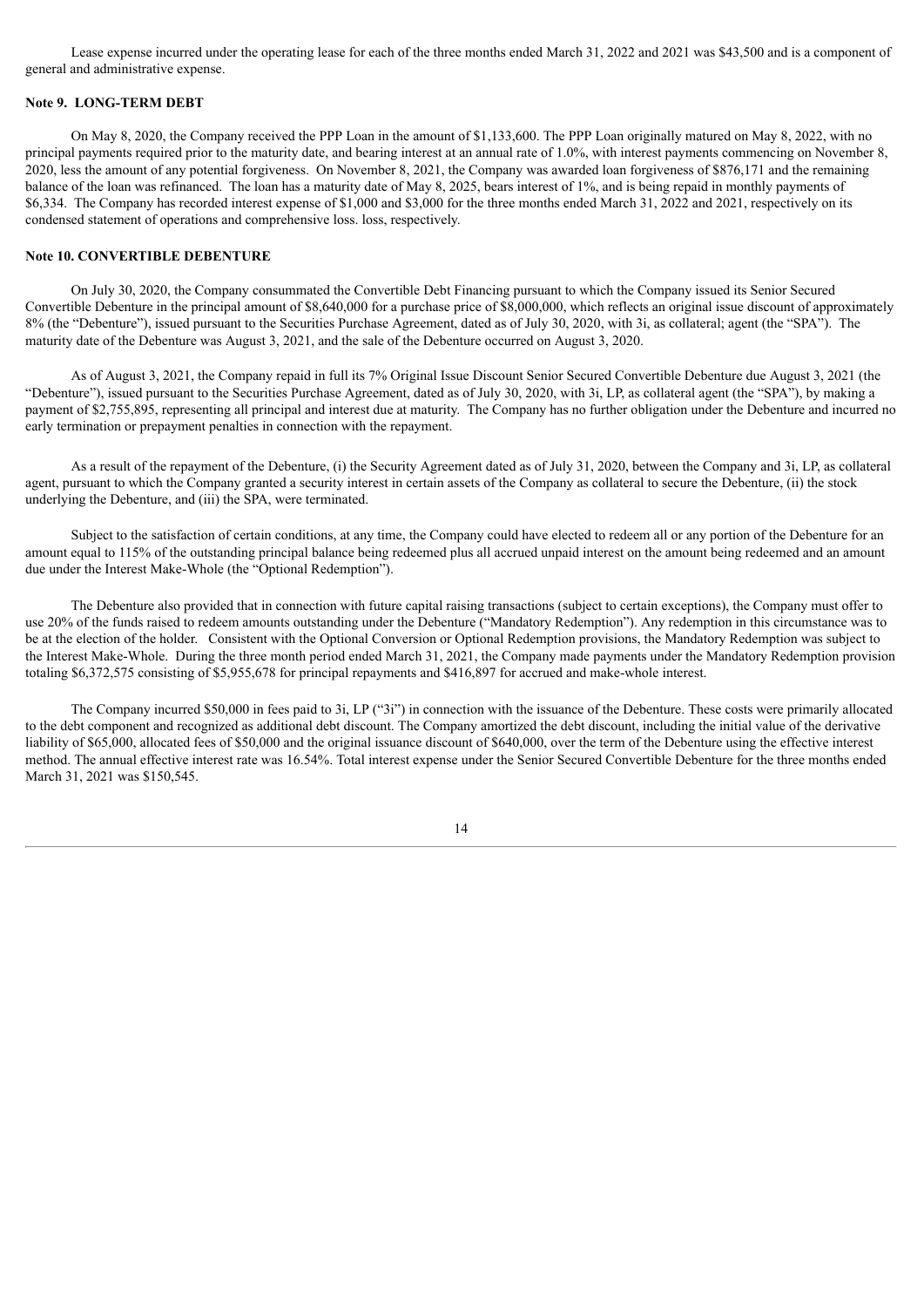#### **Note 11. COMMON STOCK RESERVED FOR ISSUANCE**

Common stock has been reserved for the following potential future issuances:

|                                                 | As of<br><b>March 31, 2022</b> | As of<br><b>December 31, 2021</b> |
|-------------------------------------------------|--------------------------------|-----------------------------------|
| Shares underlying outstanding stock options     | 1.161.345                      | 1.154.563                         |
| Shares available for future stock option grants | 1.005.564                      | 396.324                           |
| Total shares of common stock reserved           | 2,166,909                      | 1,550,887                         |

#### **Note 12. STOCK-BASED COMPENSATION**

#### **2011 Employee Equity Plan**

In connection with the adoption of the Company's 2018 Omnibus Incentive Plan (the "2018 Plan") in August 2018, the Company ceased granting stock options under the Company's 2011 Employee Equity Plan (the "2011 Plan"). However, the 2011 Plan will continue to govern the terms and conditions of the outstanding stock options previously granted thereunder. Any shares of stock related to awards outstanding under the 2011 Plan that terminate by expiration, forfeiture, cancellation, or otherwise without the issuances of such shares will become available for grant under the 2018 Plan. Stock options granted under the 2011 Plan expire in five or ten years from the date of grant.

#### **2018 Omnibus Incentive Plan**

In August 2018, the Company's board of directors adopted, and its stockholders approved, the 2018 Plan, which allows for the granting of stock, stock options, and stock appreciation rights awards to employees, advisors and consultants. Stock options granted under the 2018 Plan may be either incentive stock options or non-statutory stock options. Incentive stock options may be granted to employees, advisors and consultants at exercise prices of no less than the fair value of the common stock on the grant date. If at the time of grant, the optionee owns stock representing more than 10% of the voting power of all classes of stock of the Company, the exercise price must be at least 110% of the fair value of the common stock on the grant date as determined by the board of directors. Non-statutory stock options may be granted to employees, advisors and consultants at exercise prices of less than the fair market value of a share of common stock on the date the non-statutory stock option is granted but shall under no circumstances be less than adequate consideration as determined by the board of directors for such a share. The vesting period of stock option grants is determined by the board of directors, ranging from zero to eight years. Stock options granted under the 2018 Plan expire in five or ten years from the date of grant.

The Company initially reserved 425,000 shares of common stock for issuance, subject to certain adjustments, pursuant to awards under the 2018 Plan. Any shares of common stock related to awards outstanding under the 2011 Plan as of the effective date of the 2018 Plan, which thereafter terminate by expiration, forfeiture, cancellation or otherwise without the issuance of such shares, will be added to, and included in, the number of shares of common stock available for grant under the 2018 Plan. In addition, effective January 1, 2020 and continuing until the expiration of the 2018 Plan, the number of shares of common stock available for issuance under the 2018 Plan will automatically increase annually by 2% of the total number of issued and outstanding shares of the Company's common stock as of December 31st of the immediately preceding year or such lesser number as the Company's board of directors may decide, which may be zero. Accordingly, on January 1, 2022, 616,022 additional shares of common stock became available for issuance under the 2018 Plan.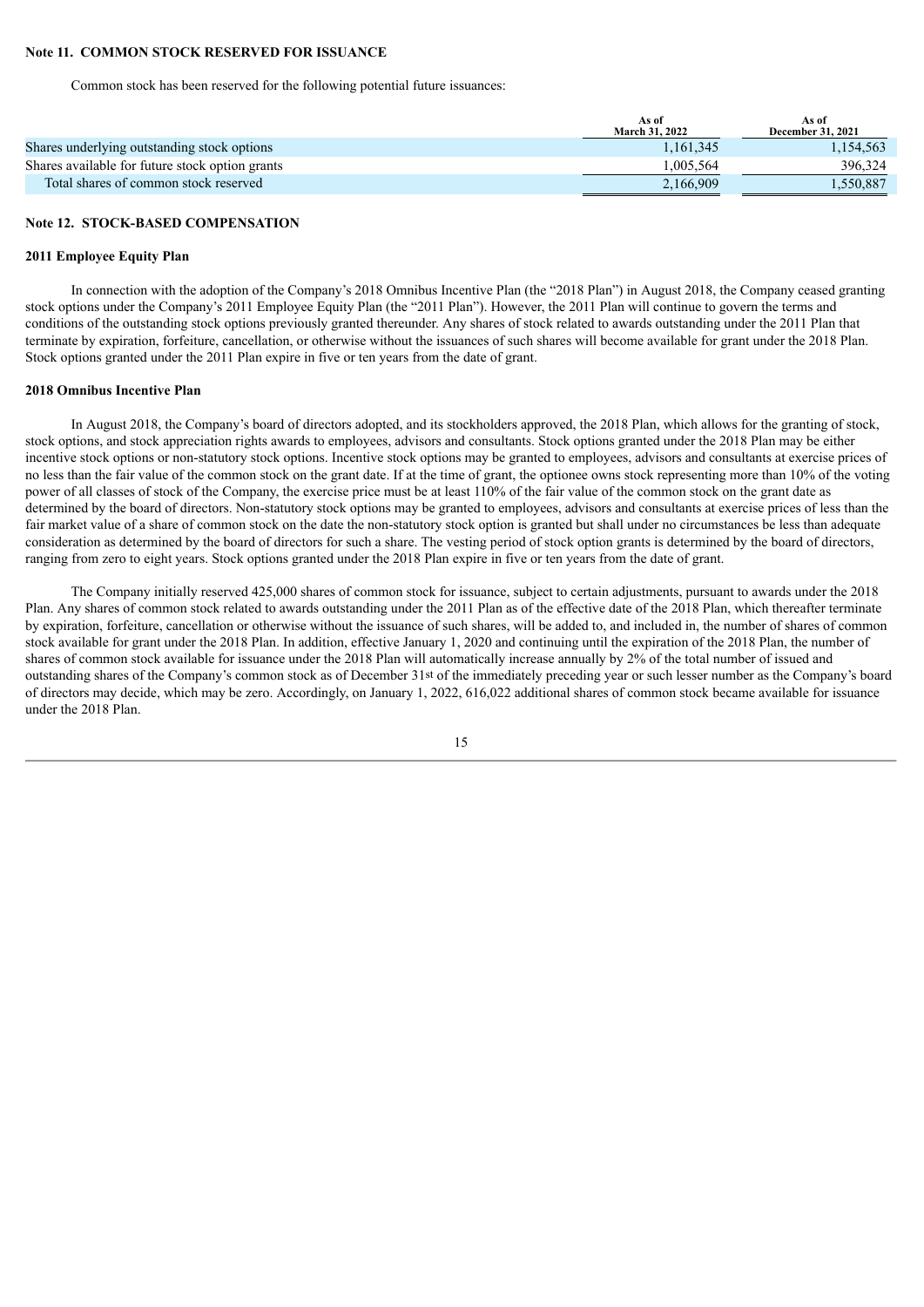A summary of the Company's stock option activity and related information is as follows:

|                                  | <b>Stock</b><br>Options  |   | Weighted-<br>Average<br><b>Exercise</b><br>Price | weighted-<br>Average<br>Remaining<br>Contractual<br>Life (Years) |   | Aggregate<br><b>Intrinsic</b><br>Value (in<br>thousands) |  |
|----------------------------------|--------------------------|---|--------------------------------------------------|------------------------------------------------------------------|---|----------------------------------------------------------|--|
| Balance as of January 1, 2022    | 1,154,563                | У | 5.55                                             | 6.9                                                              | D |                                                          |  |
| Granted                          | 10,032                   |   | 1.32                                             |                                                                  |   |                                                          |  |
| Exercised                        | $\overline{\phantom{0}}$ |   | $\overline{\phantom{a}}$                         |                                                                  |   |                                                          |  |
| Forfeited                        | (3,250)                  |   | 5.27                                             |                                                                  |   |                                                          |  |
| Balance as of March 31, 2022     | 1,161,345                |   | 5.51                                             | 6.7                                                              |   |                                                          |  |
| Exercisable as of March 31, 2022 | 724,584                  |   | 7.00                                             | 5.6                                                              |   | 4                                                        |  |
|                                  |                          |   |                                                  |                                                                  |   |                                                          |  |

**Weighted-**

The weighted-average grant date fair value of stock options granted to employees and directors for the three months ended March 31, 2022 and 2021 was \$0.87 per share and \$2.23 per share, respectively. The aggregate grant date fair value of stock options that vested during the three months ended March 31, 2022 and 2021 was \$224,374 and \$230,176, respectively.

The intrinsic value of stock options vested and exercisable and expected to vest and become exercisable is calculated based on the difference between the exercise price and the fair value of the Company's common stock as of March 31, 2022 and December 31, 2021. The intrinsic value of exercised stock options is the difference between the fair value of the underlying common stock and the exercise price as of the exercise date.

As of March 31, 2022 and December 31, 2021, total unrecognized compensation cost related to stock options granted to employees was \$489,986 and \$621,996, respectively, which is expected to be recognized over a weighted-average period of 2.19 and 2.1 years, respectively.

The grant date fair value of employee stock options was estimated using a Black-Scholes option-pricing model with the following weightedaverage assumptions:

|                          | Three Months Ended March 31. |         |
|--------------------------|------------------------------|---------|
|                          | 2022                         | 2021    |
| Expected term (in years) | 6.0                          | 6.0     |
| Expected volatility      | 75%                          | 75%     |
| Risk-free interest rate  | 1.8%                         | $0.5\%$ |
| Expected dividend yield  | $-9/0$                       | $-9/0$  |

Total stock-based compensation expense recognized in the condensed consolidated statements of operations and comprehensive loss is as follows (in thousands):

|                                        | <b>Three Months Ended March 31.</b> |  |      |  |
|----------------------------------------|-------------------------------------|--|------|--|
|                                        | 2022                                |  | 2021 |  |
| Research and development               |                                     |  | 28   |  |
| General and administrative             | 9Q                                  |  | 76   |  |
| Total stock-based compensation expense |                                     |  | 104  |  |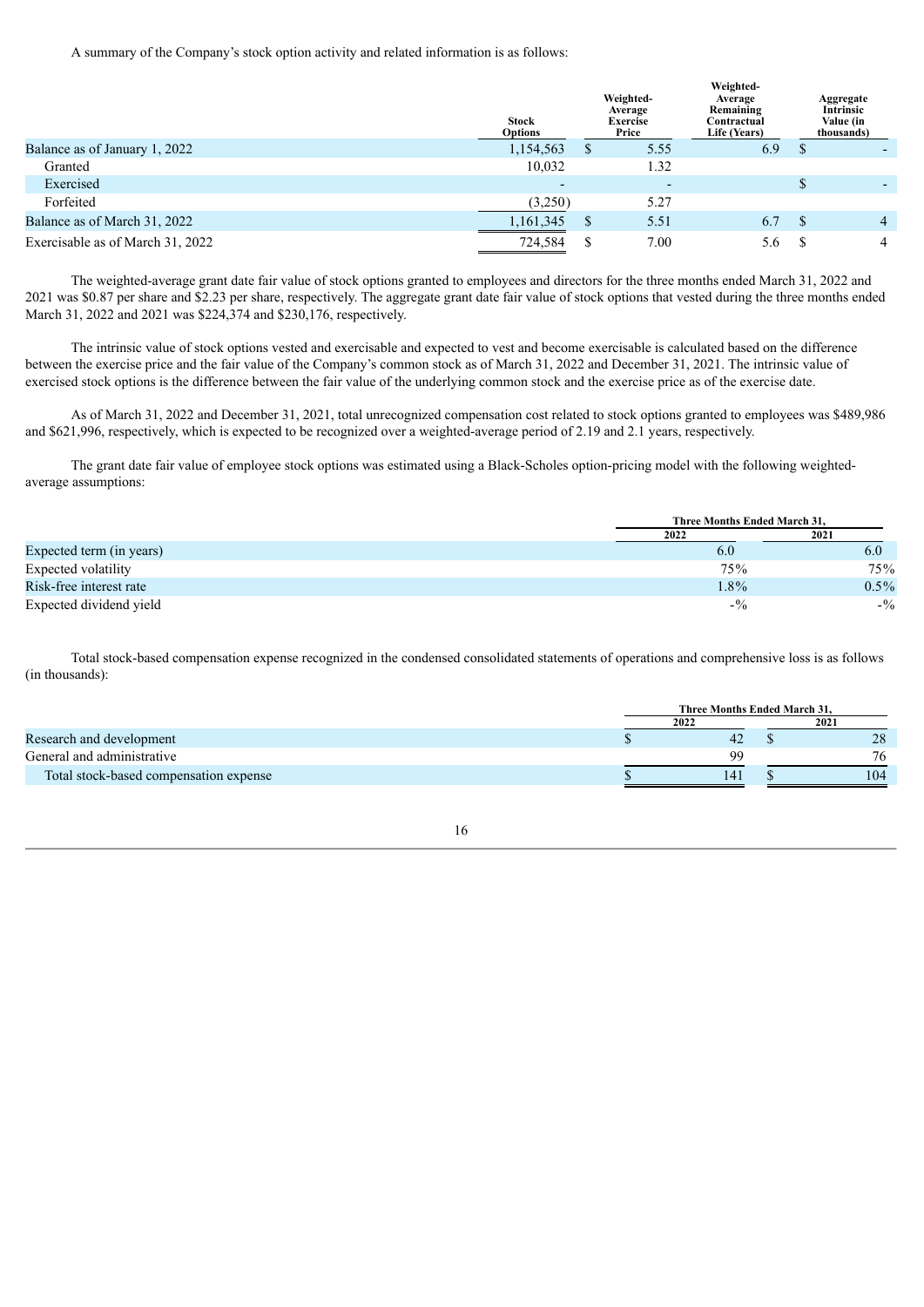#### **Note 13.INCOME TAXES**

No provision for income taxes was recorded in either of the three month periods ended March 31, 2022 and 2021. The Company remains in a cumulative loss position with a full valuation allowance recorded against its net deferred income tax assets as of March 31, 2022.

The Company evaluates tax positions for recognition using a more-likely-than-not recognition threshold, and those tax positions eligible for recognition are measured as the largest amount of tax benefit that is greater than 50% likely of being realized upon the effective settlement with a taxing authority that has full knowledge of all relevant information. As of March 31, 2022 and December 31, 2021, the Company had no unrecognized income tax benefits that would affect the Company's effective tax rate if recognized.

#### **Note 14. NET LOSS PER SHARE ATTRIBUTABLE TO COMMON STOCKHOLDERS**

The following weighted-average common stock equivalents were excluded from the calculation of diluted net loss per share for the periods presented as they had an anti-dilutive effect:

|                                                          |           | Three Months Ended March 31. |  |  |
|----------------------------------------------------------|-----------|------------------------------|--|--|
|                                                          | 2022      | 2021                         |  |  |
| Options to purchase common stock                         | 1.153.444 | 826,748                      |  |  |
| Contingently issuable common stock prior to exchange of  |           |                              |  |  |
| Vaccinex Products, LP units                              |           | 1,147,259                    |  |  |
| Contingently is suable common stock prior to exchange of |           |                              |  |  |
| VX3 units                                                |           | 1,309,028                    |  |  |

#### **Note 15. SEGMENT AND GEOGRAPHIC INFORMATION**

The Company's chief operating decision maker, its Chief Executive Officer, reviews its operating results on an aggregate basis for purposes of allocating resources and evaluating financial performance. The Company has one business activity, the discovery and development of targeted biotherapeutics to treat serious diseases and conditions with unmet medical needs, and there are no segment managers who are held accountable for operations or operating results. Accordingly, the Company operates in one reportable segment. As of March 31, 2022 and December 31, 2021, all longlived assets are located in the United States.

# **Note 16. RELATED PARTY TRANSACTIONS**

As discussed in Note 8, the Company leases its facility from 1895 Management, Ltd., a New York corporation controlled by an entity affiliated with the Company's chairman and major stockholder of the Company. Rent expense incurred under the operating lease was \$43,500 for each of the three month periods ended March 31, 2022 and 2021.

As discussed in Note 6, in November 2017, the Company entered into a research collaboration and license option agreement with Surface to identify and select antibodies against two target antigens, using the Company's proprietary technology as described in the agreement. J. Jeffrey Goater, a member of the Company's board of directors, served as the Chief Business Officer of Surface at that time, and currently serves as the Chairman of the Board of Surface. During the three months ended March 31, 2021, the Company recorded revenue related to this agreement of \$850,000, all of which was for an exclusive product license. This agreement will expire upon the latest of the expiration of both research programs and all evaluation and testing periods.

On January 27, 2022, the Company entered into a stock purchase agreement (as amended, the "Stock Purchase Agreement") pursuant to which the Company agreed to issue and sell to the investors named therein an aggregate of 5,945,943 shares of common stock, par value \$0.0001 per share, of the Company (the "Common Stock") at a purchase price of \$1.11 per share. On January 31, 2022, the Stock Purchase Agreement was amended, pursuant to which the Company agreed to issue and sell to additional investors, and the additional investors (together with the original investor, the "investors") agreed to purchase from the Company, on the same terms and conditions, and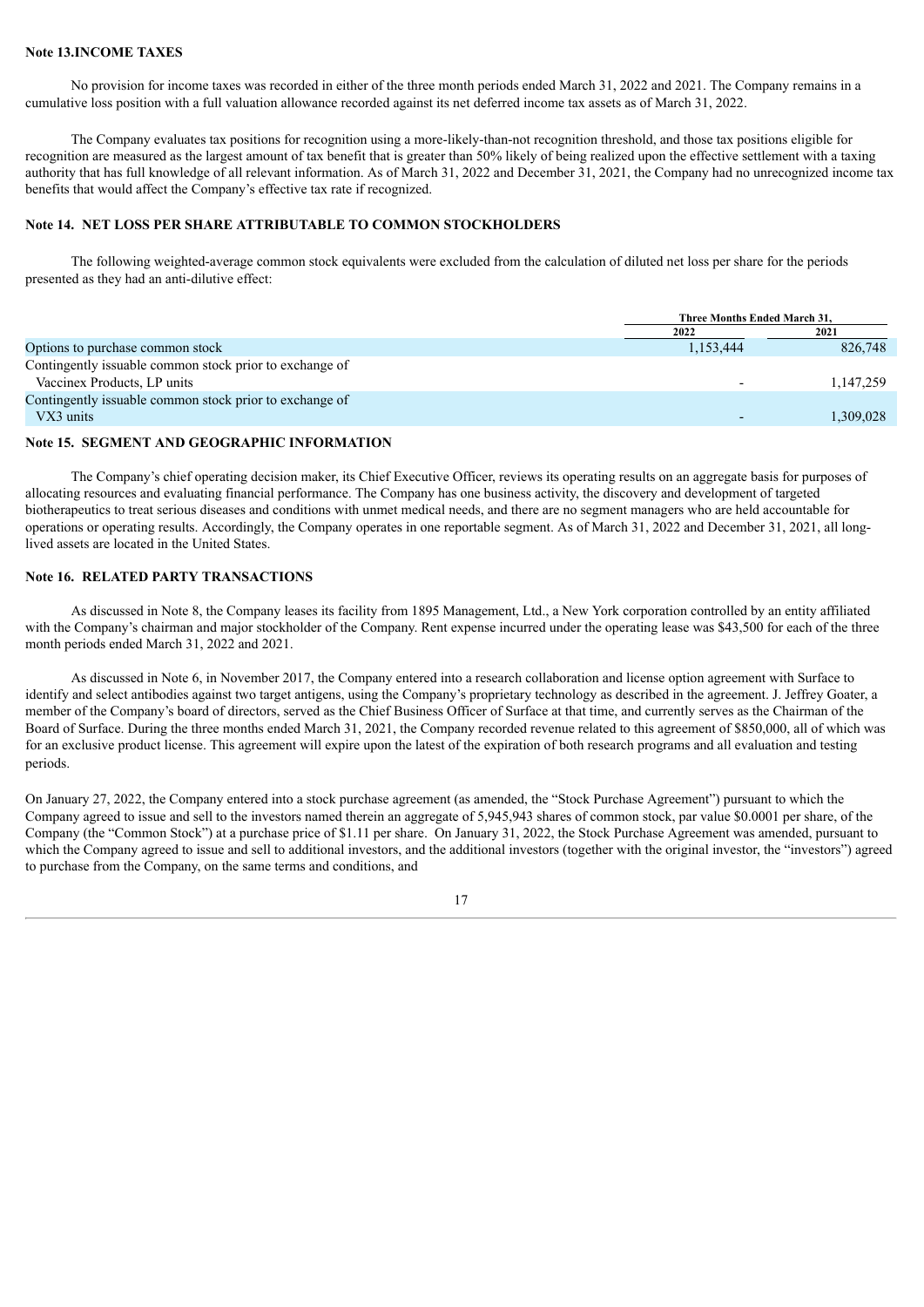aggregate of 2,801,801 shares of Common Stock. The closing of the sale of shares under the Stock Purchase Agreement ("the private placement") occurred on January 31, 2022, and the Company issued an aggregate of 8,747,744 shares of Common Stock with aggregate gross proceeds to the Company of approximately \$9.7 million. The Company intends to use the net proceeds from the private placement to fund the ongoing development of its lead drug candidate, pepinemab, in cancer and neurodegenerative disease and for working capital and general corporate purposes.

Several of the investors are affiliated with directors or officers of the Company: Vaccinex (Rochester), L.L.C., which is controlled by Maurice Zauderer, Ph.D., the Company's president, chief executive officer and a member of its board of directors; Friedberg Global-Macro Hedge Fund Ltd., the investment manager of which is an entity controlled by Albert D. Friedberg, chairman of the Company's board of directors; FCMI Parent Co., which is controlled by Mr. Friedberg; and Benbow Estates Ltd., which is controlled by Jacob Frieberg, one of the Company's directors.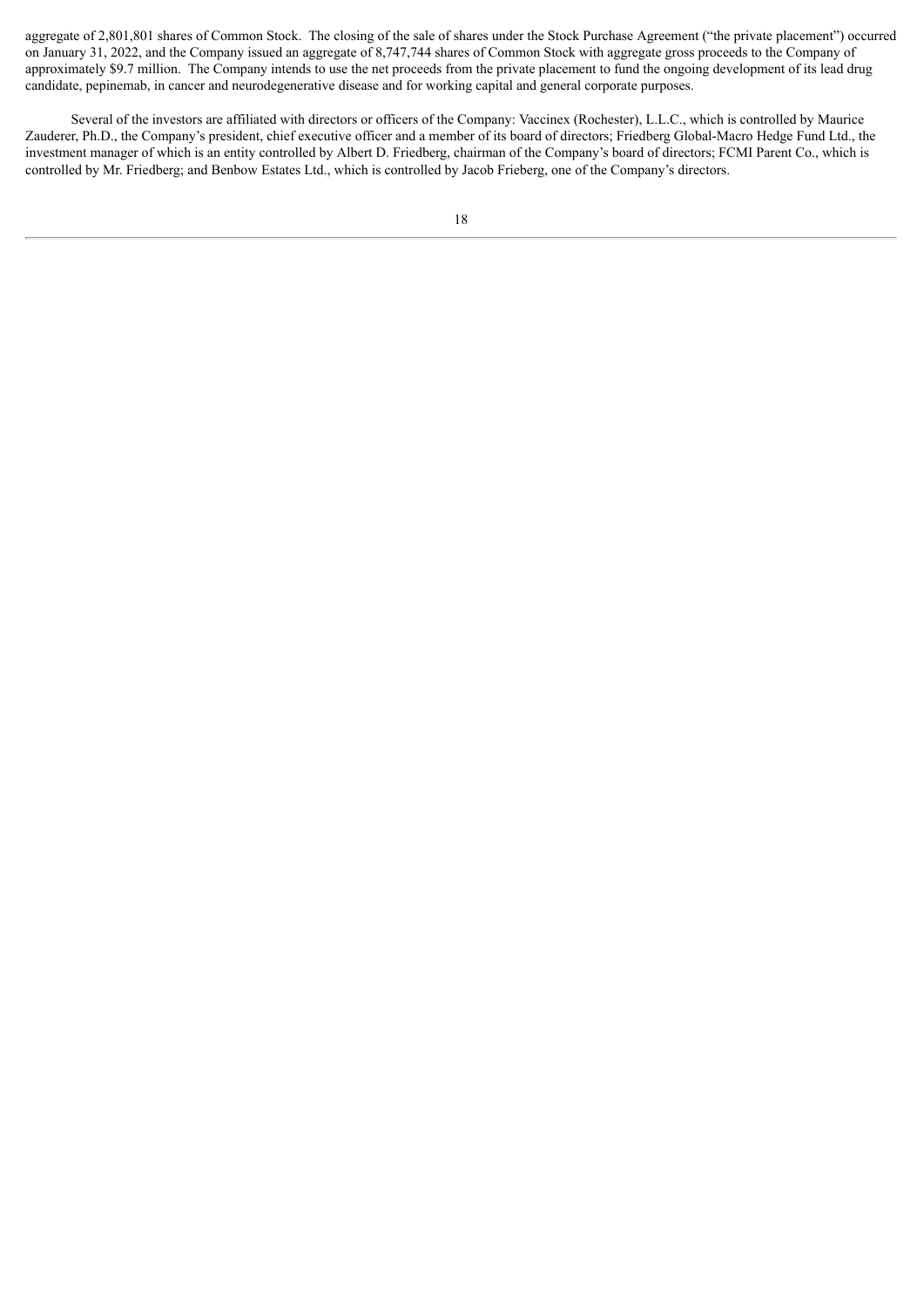#### <span id="page-18-0"></span>**Item 2. Management's Discussion and Analysis of Financial Condition and Results of Operations**

References in this Quarterly Report on Form 10-Q, or this Report, to the "Company," "we," "our," or "us" mean Vaccinex, Inc. and its subsidiaries except where the context otherwise requires You should read the following discussion and analysis of financial condition and results of operations together with our condensed consolidated financial statements and related notes included elsewhere in this Report, as well as the audited financial statements, related notes and Management's Discussion and Analysis of Financial Condition and Results of Operations and other disclosures included in our Annual Report on Form 10-K for the fiscal vear ended December 31, 2021, or the Annual Report,

#### **Cautionary Note Regarding Forward-Looking Statements**

The following discussion and other parts of this Report contain forward-looking statements that involve risk and uncertainties, such as statements of our plans, objectives, expectations and intentions. In some cases, you can identify forward-looking statements by terminology such as "may," "will," "should," "expects," "plans," "anticipates," "believes," "estimates," "predicts," "potential," "intends" or "continue," or the negative of these terms or other comparable terminology. Forward-looking statements include, but are not limited to, statements about:

- our ability to continue as a going concern;
- the impacts of the COVID-19 pandemic on the expected timing and progress of our clinical trials, as well as other impacts of the COVID-19 pandemic on the economy, our industry, and our business, financial condition and results of operations, including our ability to raise capital;
- the sufficiency of the financing arrangements we have entered into, that is intended to fund our payroll and certain other operations for a limited period of time and our ability to service our outstanding debt obligations;
- our estimates regarding our expenses, future revenues, anticipated capital requirements and our needs for additional financing;
- the impact of inflation on our expenses and business;
- the implementation of our business model and strategic plans for our business and technology;
- the timing and success of the commencement, progress and receipt of data from any of our preclinical and clinical trials;
- our expectations regarding the potential safety, efficacy or clinical utility of our product candidates;
- the expected results of any clinical trial and the impact on the likelihood or timing of any regulatory approval;
- the difficulties in obtaining and maintaining regulatory approval of our product candidates;
- the rate and degree of market acceptance of any of our product candidates;
- the success of competing therapies and products that are or become available;
- regulatory developments in the United States and foreign countries;
- current and future legislation regarding the healthcare system;
- the scope of protection we establish and maintain for intellectual property rights covering our technology;
- developments relating to our competitors and our industry;
- our failure to recruit or retain key scientific or management personnel or to retain our executive officers;
- the performance of third parties, including collaborators, contract research organizations and third-party manufacturers;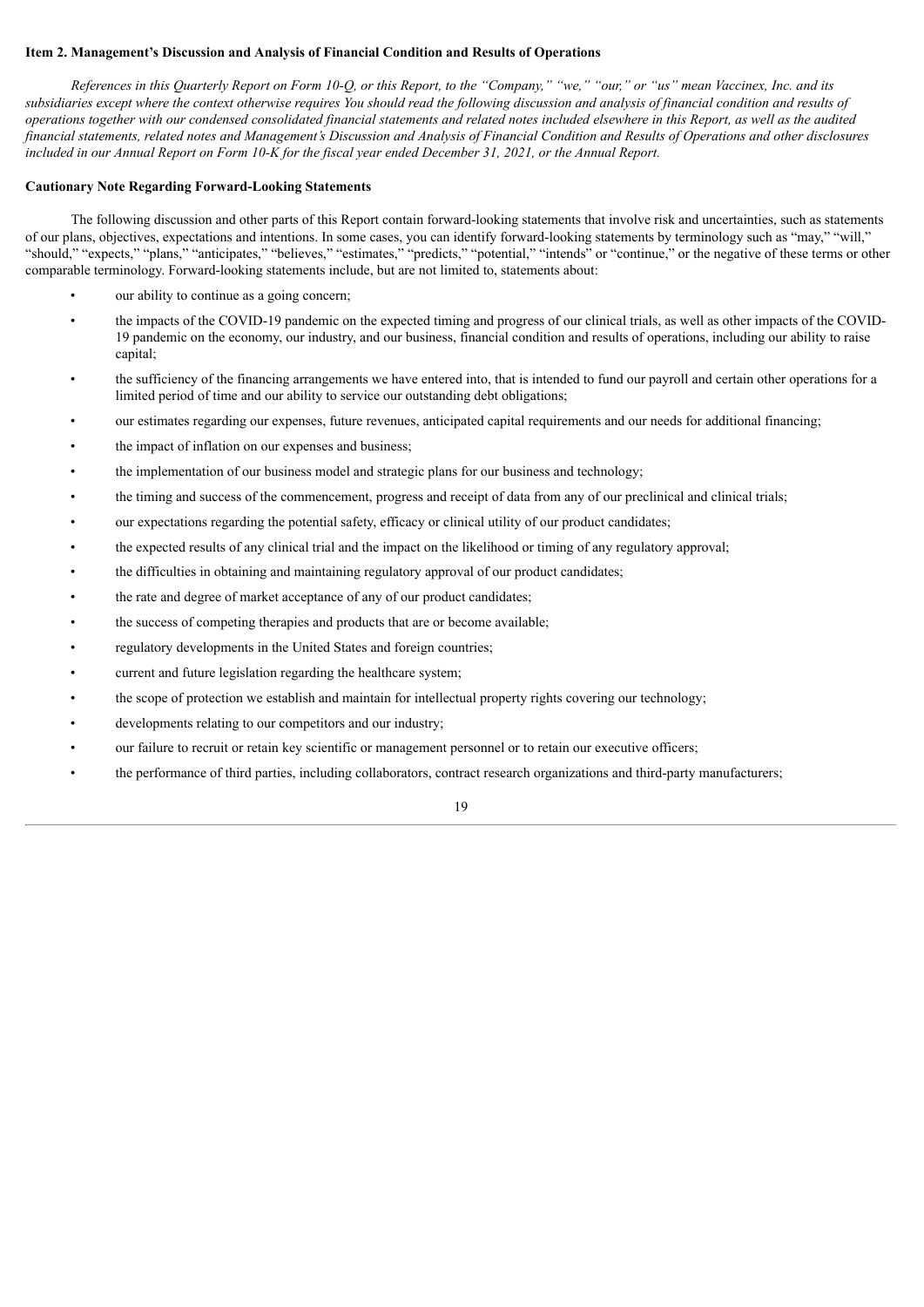- the development of our commercialization capabilities, including the need to develop or obtain additional capabilities; and
- our use of the proceeds from the offerings of our common stock.

Although we believe that the expectations reflected in the forward-looking statements contained herein are reasonable, we cannot guarantee future results, levels of activity, performance, or achievements. These statements are only current predictions and are subject to known and unknown risks, uncertainties and other factors that may cause our or our industry's actual results, levels of activity, performance or achievements to be materially different from those anticipated by the forward-looking statements. Factors that could cause or contribute to such differences include, but are not limited to, those discussed in the risk factors identified in the "Risk Factors" section of this Report, and in Part II, Item 1A of the Annual Report, as well as in our other filings with the Securities and Exchange Commission, or SEC. The forward-looking statements speak only as of the date they were made. Except as required by law, after the date of this Report, we are under no duty to update or revise any of the forward-looking statements, whether as a result of new information, future events or otherwise. We qualify all of our forward-looking statements by the foregoing cautionary statements.

#### **Company Overview**

We are a clinical-stage biotechnology company engaged in the discovery and development of targeted biotherapeutics to treat serious diseases and conditions with unmet medical needs, including cancer, neurodegenerative diseases, and autoimmune disorders. We believe we are the leader in the field of semaphorin 4D, or SEMA4D, biology and that we are the only company targeting SEMA4D as a potential treatment for cancer, neurodegenerative diseases, or autoimmune disorders. SEMA4D is an extracellular signaling molecule that regulates the migration of immune and inflammatory cells to sites of injury, cancer, or infection. We are leveraging our SEMA4D antibody platform and our extensive knowledge of SEMA4D biology to develop our lead product candidate, pepinemab, an antibody that we believe utilizes novel mechanisms of action. We are focused on developing pepinemab for the treatment of head and neck cancer (or "HNSCC"), Huntington's disease, and Alzheimer's disease. Additionally, third party investigators are studying pepinemab in integrated biomarker "window of opportunity" studies in head and neck cancer and melanoma. We have developed multiple proprietary platform technologies and are developing product candidates to address serious diseases or conditions that have a substantial impact on day-to-day functioning and for which treatment is not addressed adequately by available therapies. We employ our proprietary platform technologies, including through our work with our academic collaborators, to identify potential product candidates for sustained expansion of our internal product pipeline and to facilitate strategic development and commercial partnerships.

Our lead platform technologies include our SEMA4D antibody platform and our ActivMAb antibody discovery platform. Our lead product candidate, pepinemab, is currently in clinical development for the treatment of HNSCC, Huntington's disease, and Alzheimer's disease, through our efforts or through investigator-sponsored trials, or ISTs. Additional product candidates VX5 and VX25 are in earlier stages of development and were selected using our ActivMAb and NKT vaccine platforms, respectively. We believe our multiple platform technologies position us well for continued pipeline expansion and partnership opportunities going forward.

We have generated a limited amount of service revenue from collaboration agreements but have not generated any revenue from product sales to date. We continue to incur significant development and other expenses related to our ongoing operations. As a result, we are not and have never been profitable and have incurred losses in each period since our inception. We reported a net loss of \$4.6 million and \$6.6 million for the three months ended March 31, 2022 and 2021, respectively. As of March 31, 2022 and December 31, 2021, we had cash and cash equivalents of \$16.8 million and \$8.6 million, respectively. We expect to continue to incur significant losses for the foreseeable future, and we expect these losses to increase as we continue our research and development of, and seek regulatory approvals for, our product candidates. We may also encounter unforeseen expenses, difficulties, complications, delays and other unknown factors, including as a result of the COVID-19 pandemic and inflation, that may adversely affect our business. The size of our future net losses will depend, in part, on the rate of future growth of our expenses and our ability to generate revenues, if any.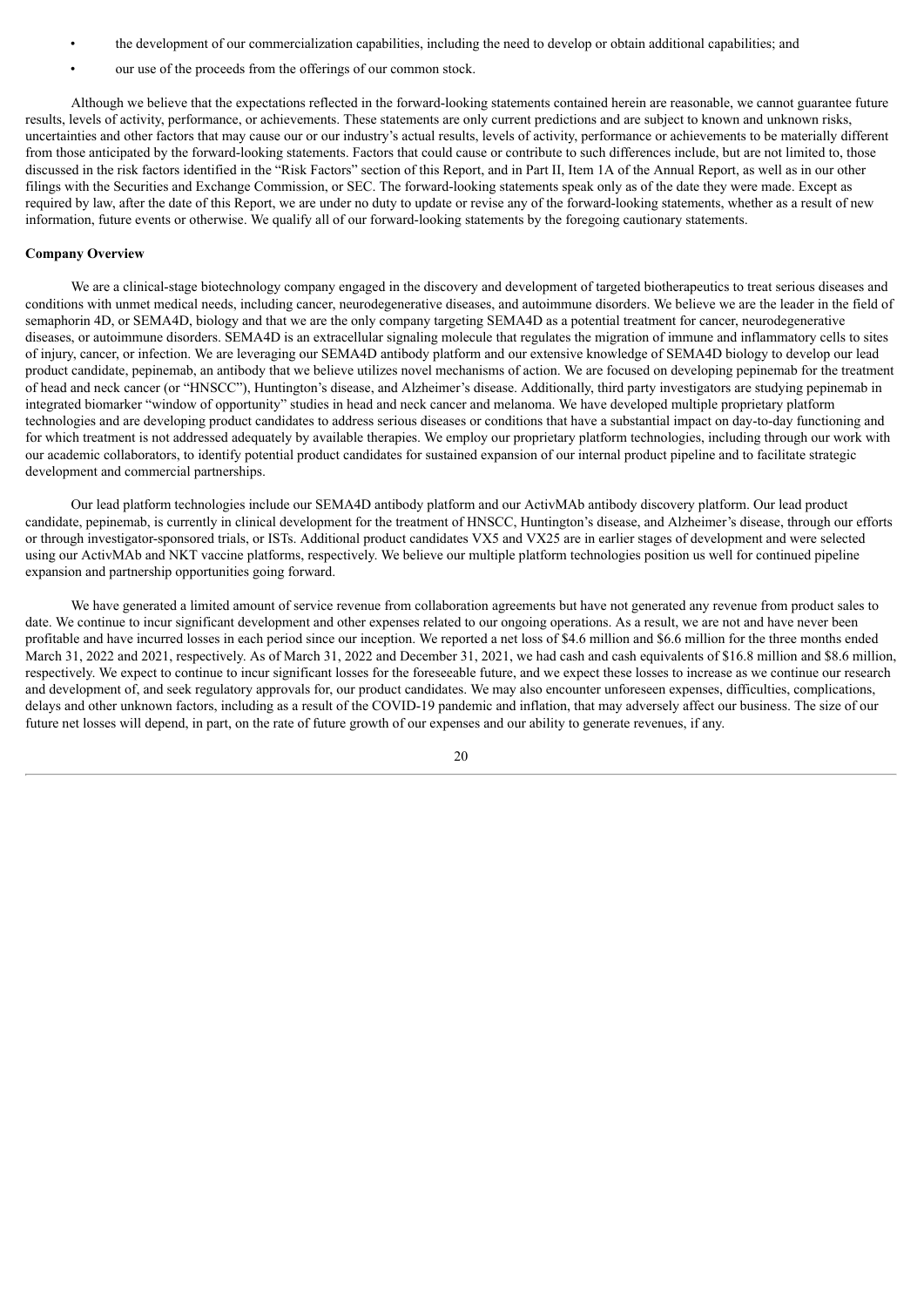Our recurring net losses and negative cash flows from operations raised substantial doubt regarding our ability to continue as a going concern within one year after the issuance of our condensed consolidated financial statements. Until we can generate sufficient revenue from the commercialization of our product candidates, we expect to finance our operations through the public or private sale of equity, debt financings or other capital sources, such as government funding, collaborations, strategic alliances or licensing arrangements with third parties. For example, we have (i) entered into an Open Market Sale Agreement with Jefferies LLC, or Jefferies, and filed a related prospectus supplement pursuant to which we are able to issue and sell up \$113.0 million of shares of our common stock through Jefferies as sales agent, and (ii) in January 2022 entered into a stock purchase agreement pursuant to which we agreed to issue and sell to the investors named therein an aggregate of 8.747.744 shares of our common stock, par value \$0.0001 per share, at a purchase price of \$1.11 per share with aggregate gross proceeds to us of approximately \$9.7 million. During the three months ended March 31, 2022, 3,115,197 shares of our common stock were sold through the Open Market Sales Agreement for proceeds of \$3,518,760, net of commission. Our cash and cash equivalents were \$16.8 million and total current assets were \$17.8 million at March 31, 2022, which will be insufficient to fund our planned operations through one year of the date that these condensed consolidated financial statements are available for issuance. See Note 1 of our unaudited condensed consolidated financial statements. There can be no assurances that we will be able to secure additional financing when needed, or if available, that it will be sufficient to meet our needs or on favorable terms.

In order to mitigate the spread of COVID-19, governments have imposed unprecedented restrictions on business operations, travel, and gatherings, resulting in a global economic downturn and other adverse economic and societal impacts, which has had an adverse impact on our strategic plans, certain of our clinical trial operations, and our ability to raise additional capital necessary to continue as a going concern. We had anticipated initiating a phase 1/2a trial of pepinemab in Alzheimer's disease in mid-2020 and commenced activating clinical sites to screen and enroll patients in the second quarter of 2021, which efforts continued into the second half of 2021. In addition, as discussed above, to mitigate the impacts of the COVID-19 pandemic, including impacts on our ability to raise capital and to maintain its personnel, we applied for and received the PPP Loan. We may experience further disruptions as a result of the COVID-19 pandemic that could adversely impact our business, including disruption of research and clinical development activities, plans for release of data, manufacturing, supply, and interactions with regulators and other third parties, and further difficulties in raising additional capital. The extent to which the COVID-19 pandemic may impact our business will depend on future developments, which are highly uncertain and cannot be predicted with confidence.

#### **Financial Overview**

#### *Revenue*

To date, we have not generated any revenue from product sales. Our ability to generate revenue and become profitable depends on our ability to successfully obtain marketing approval of and commercialize our product candidates. We do not expect to generate product revenue in the foreseeable future as we continue our development of, and seek regulatory approvals for, our product candidates, and potentially commercialize approved products, if any.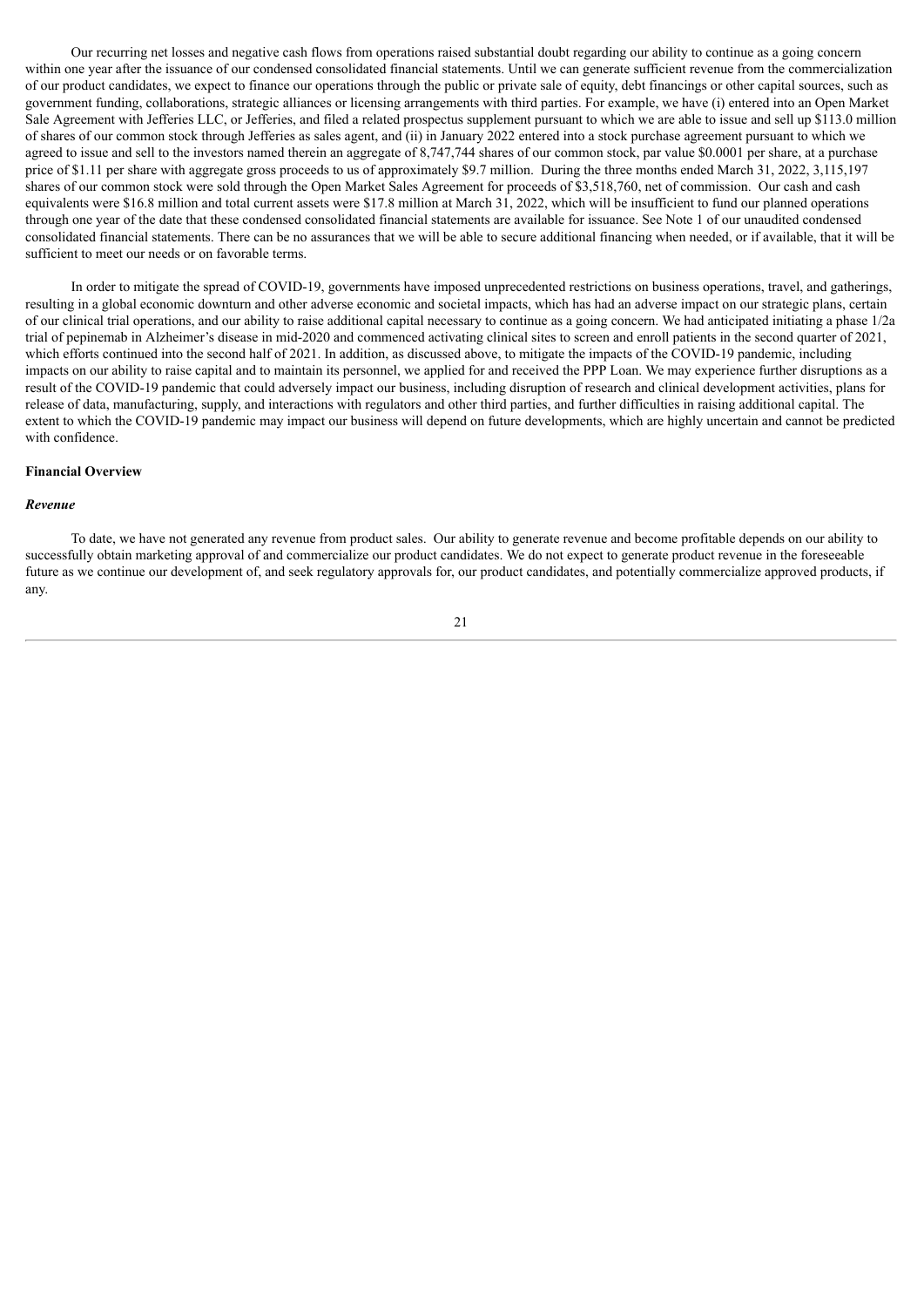#### *Operating Expenses*

*Research and Development.* Research and development expenses consist primarily of costs for our clinical trials and activities related to regulatory filings, employee compensation-related costs, supply expenses, equipment depreciation and amortization, consulting and other miscellaneous costs. The following table sets forth the components of our research and development expenses and the amount as a percentage of total research and development expenses for the periods indicated.

| Three Months Ended March 31. |       |                |                   |               |
|------------------------------|-------|----------------|-------------------|---------------|
| 2022                         |       |                | 2021              |               |
|                              |       | $\%$           | (in thousands)    | $\frac{0}{0}$ |
| $\mathbf{D}$                 | 1,400 | 47%            | 3,690<br><b>S</b> | 67%           |
|                              | 1,026 | 35%            | 1,042             | 19%           |
|                              |       |                |                   |               |
|                              | 395   | 13%            | 503               | 9%            |
|                              |       |                |                   |               |
|                              | 145   | 5%             | 278               | $5\%$         |
|                              |       |                |                   |               |
|                              | 2,966 |                | 5,513             |               |
|                              |       | (in thousands) |                   |               |

We expense research and development costs as incurred. We record costs for certain development activities, such as clinical trials, based on an evaluation of the progress to completion of specific tasks using data such as patient enrollment. We do not allocate employee-related costs, depreciation, rental and other indirect costs to specific research and development programs because these costs are deployed across multiple of our product programs under research and development.

Our current research and development activities primarily relate to clinical development in the following indications:

- **Cancer Studies.** We and others have shown that SEMA4D, the target of pepinemab, is highly expressed in head and neck cancer where it impedes recruitment and activation of cytotoxic T cells that can attack the tumor while also inducing differentiation of myeloid derived suppressor cells that inhibit any remaining tumoricidal immune activity. Head and neck cancer is, therefore, a cancer in which immunotherapy with pepinemab in combination with a checkpoint inhibitor such as KEYTRUDA could be uniquely effective. We have entered into a collaboration with Merck, who is supplying KEYTRUDA, for first-line treatment of up to 65 patients with recurrent or metastatic head and neck cancer. Pepinemab is also being evaluated by third parties in investigator-sponsored trials, or ISTs, and in multiple "window of opportunity" studies in additional cancer indications.
- **Alzheimer's Disease.** Given the impact of the COVID-19 pandemic in 2020 and 2021, we delayed plans to initiate a clinical trial of pepinemab in Alzheimer's disease until mid-2021. We have now initiated a randomized, double-blind, phase 1/2a study in 40 patients with mild AD.
- **Huntington's Disease.** We evaluated pepinemab for the treatment of HD in our Phase 2 SIGNAL trial. Topline data for this trial, consisting of 265 subjects, was reported in late September 2020. Although the study did not meet its prespecified primary endpoints, it provided important new information, including evidence of cognitive benefit and a reduction in brain atrophy in patients with manifest disease symptoms. An improved study design would focus on patients with early signs of cognitive or functional deficits since they appeared to derive the greatest treatment benefit. The Company is evaluating its development strategy in terms of business opportunity and other nearterm clinical activities.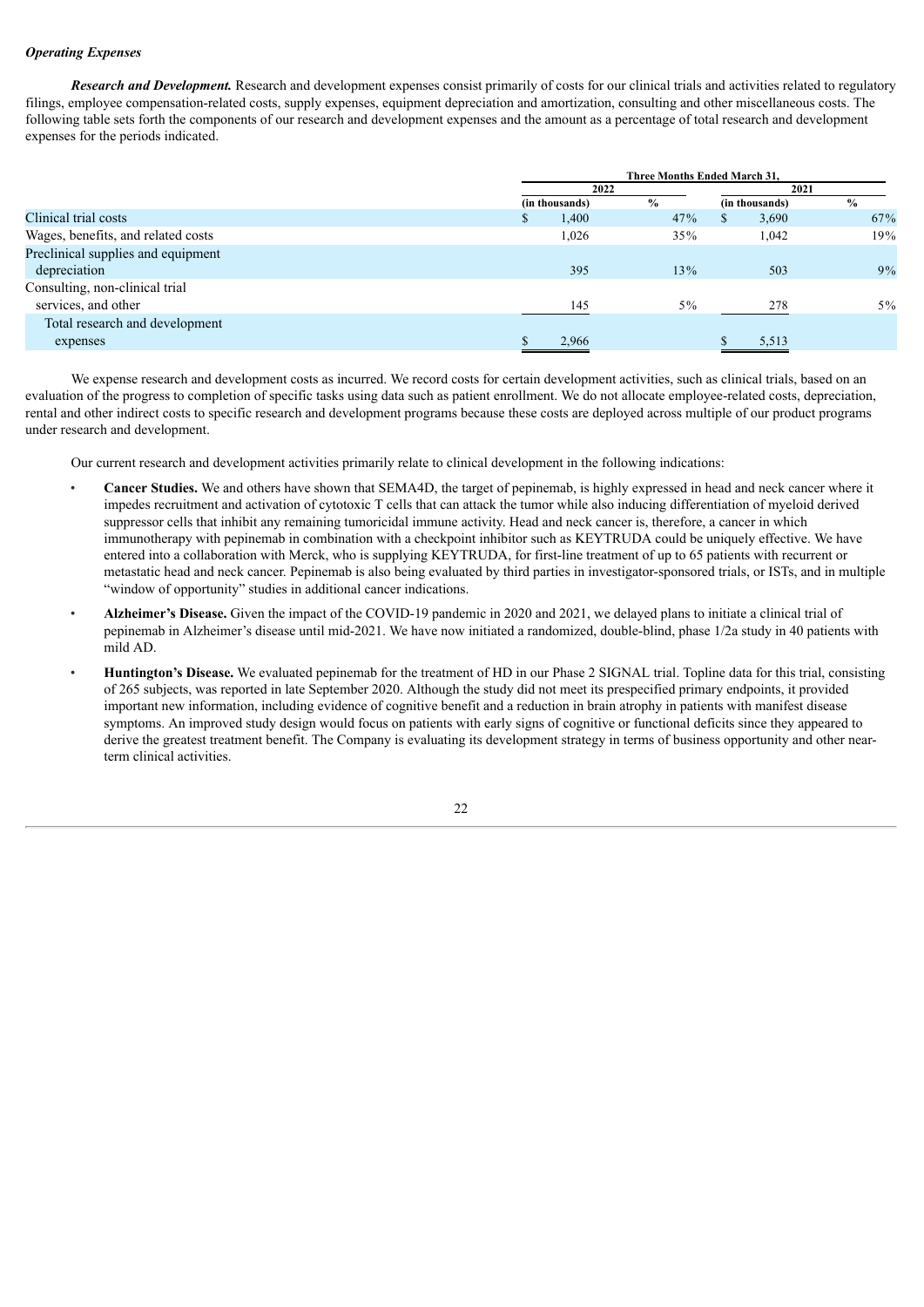#### **Results of Operations**

The following table set forth our results of operations for the periods presented (in thousands):

|                                         | Three Months Ended March 31, |          |  |  |
|-----------------------------------------|------------------------------|----------|--|--|
|                                         | 2022                         | 2021     |  |  |
| Revenue                                 | $\overline{\phantom{0}}$     | 850      |  |  |
| Costs and expenses:                     |                              |          |  |  |
| Research and development                | 2,966                        | 5,513    |  |  |
| General and administrative              | 1,628                        | 1,577    |  |  |
| Total costs and expenses                | 4,594                        | 7,090    |  |  |
| Loss from operations                    | (4, 594)                     | (6,240)  |  |  |
| Interest expense                        | (1)                          | (332)    |  |  |
| Other (expense) income, net             |                              | (2)      |  |  |
| Loss before provision for income taxes  | (4,595)                      | (6, 574) |  |  |
| Provision for income taxes              |                              |          |  |  |
| Net loss attributable to Vaccinex, Inc. | (4,595)                      | (6,574)  |  |  |

#### **Comparison of the Three Months Ended March 31, 2022 and 2021**

#### *Revenue*

The Company did not record any revenue in the three month period ended March 31, 2022. The Company recorded \$850,000 in revenue during the three months ended March 31, 2021, all of which was due to a product license fee from our collaboration agreement with Surface Oncology.

#### *Operating Expenses*

|                            |       | Three Months Ended March 31. |                 |          |
|----------------------------|-------|------------------------------|-----------------|----------|
|                            | 2022  | 2021                         | <b>S</b> Change | % Change |
|                            |       | (in thousands)               |                 |          |
| Research and development   | 2,966 | 5,513                        | (2,547)         | $(46)\%$ |
| General and administrative | .628  |                              |                 | 3%       |
| Total operating expenses   | 4,594 | 7.090                        | (2, 497)        | $(35)\%$ |

*Research and Development***.** Research and development expenses in the three months ended March 31, 2022 decreased by \$2.5 million, or 46%, compared to the three months ended March 31, 2021. This decrease was primarily attributable to reduced clinical trial costs as a result of the completion of the SIGNAL-HD and CLASSICAL-Lung studies, partially offset by setup expenses for the SIGNAL-AD and HNSCC clinical trials, as well as due to a large drug production that was completed in the first quarter of 2021 with no comparable cost in the first quarter of 2022.

*General and Administrative***.** General and administrative expenses consist primarily of the necessary costs associated with maintaining the Company's daily operations and administration of the Company's business. Through our management we have made an effort to keep our general and administrative expenses consistent year to year. Despite the current inflationary environment, our general and administrative costs in the three months ended March 31, 2022 increased by \$51,000, or 3%, compared to the three months ended March 31, 2021.

#### **Liquidity and Capital Resources**

To date, we have not generated any revenue from product sales. Our recurring net losses and negative cash flows from operations raised substantial doubt regarding our ability to continue as a going concern within one year after the issuance of our unaudited condensed consolidated financial statements. See Note 1 of our unaudited condensed consolidated financial statements. Since our inception in 2001, we have relied on public and private sales

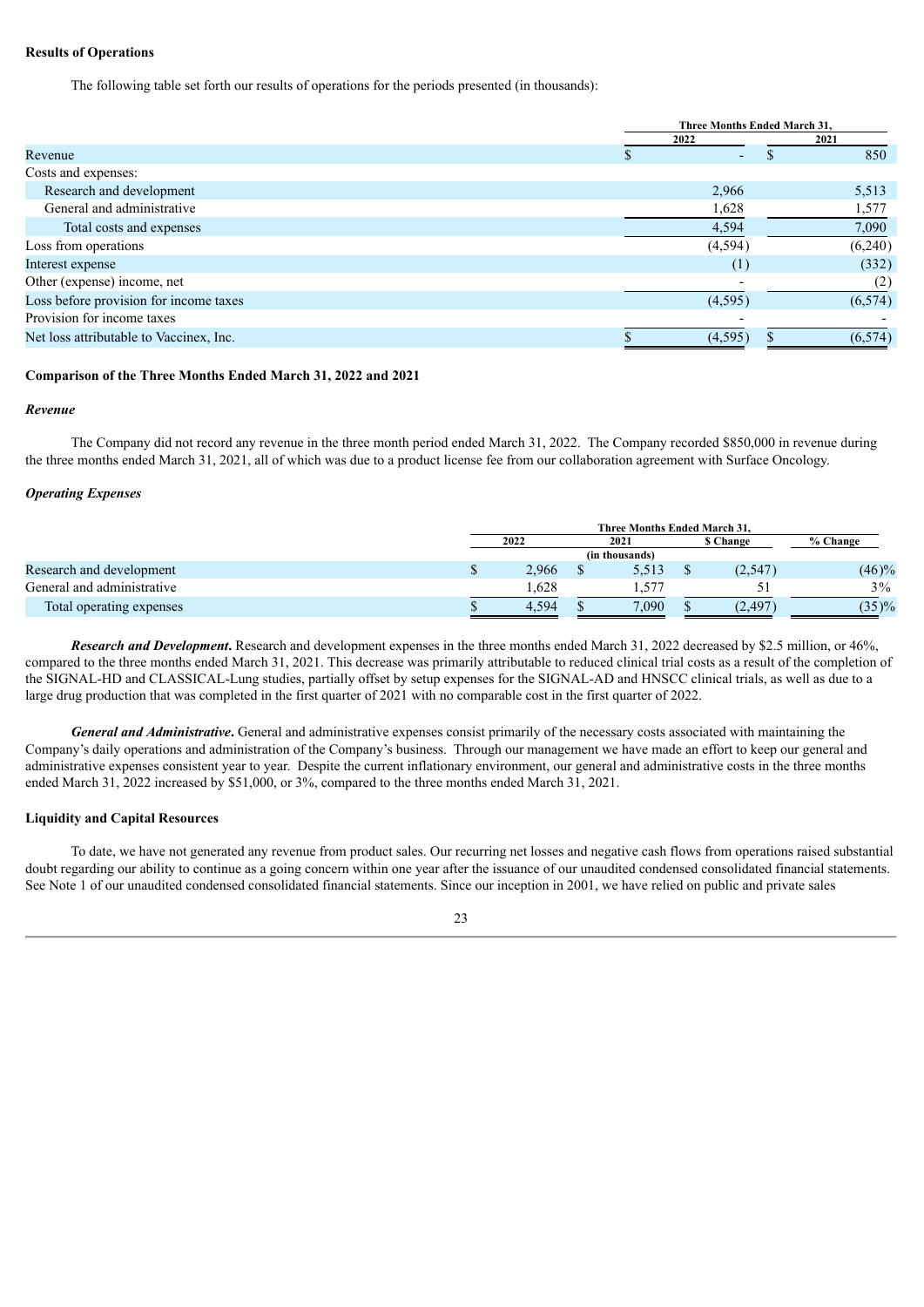of equity and debt financing to fund our operations, in addition to capital contributions from noncontrolling interests and limited-service revenue from collaboration agreements.

In January 2022 we completed a private placement of our 8,747,744 shares of our common stock and received \$9.7 million. We have entered into an Open Market Sale Agreement with Jefferies pursuant to which we may sell up to \$113.0 million of shares of our common stock through Jefferies. During the first quarter of 2022, 3,115,197 shares were sold through the Open Market Sale Agreement for proceeds of \$3.5 million, net of commission. During the first quarter of 2021, 5,937,900 shares were sold through the Open Market Sale Agreement for proceeds of \$31.9 million, net of commission.

In addition, on May 8, 2020, we received the PPP Loan in the amount of \$1.1 million. During October 2021 through our intermediary lenders, the SBA communicated that it would grant forgiveness of \$876,171 of the \$1.1 million PPP Loan. The remaining balance of \$257,429, along with applicable interest, will be amortized over the remaining term of the loan. We have indicated to our intermediary lender that we intend to extend the term of the PPP Loan to 5 years, as is currently permitted by the SBA, resulting in a maturity date of May 8, 2025.

In August 2020, we entered into a Securities Purchase Agreement, or the SPA, with 3i, as collateral agent and purchaser. Pursuant to the SPA, on August 3, 2020, we issued our Debenture in the principal amount of \$8.64 million for gross proceeds of \$8.0 million, which reflects an original issue discount of approximately 8%.

In August 2021, the Company made a payment of \$2,755,895, representing all principal and interest due at maturity. The Company has no further obligation under the Debenture and incurred no early termination or prepayment penalties in connection with the repayment.

#### *Operating Capital Requirements*

Our primary uses of capital are, and we expect will continue to be, compensation and related expenses, third-party research services and amounts due to vendors for research supplies. As of March 31, 2022 and December 31, 2021, our principal source of liquidity was cash and cash equivalents in the amount of \$16.8 million and \$8.6 million, respectively.

Since our inception in 2001, we have incurred significant net losses and negative cash flows from operations. For the three months ended March 31, 2022 and 2021, we reported a net loss of \$4.6 million and \$6.6 million, respectively. As of March 31, 2022 and December 31, 2021, we had an accumulated deficit of \$304.5 million and \$299.9 million, respectively. We anticipate that we will continue to generate losses for the foreseeable future, and we expect the losses to increase as we continue the development of, and seek regulatory approvals for, our product candidates. We are subject to risks associated with the development of new biopharmaceutical products, and we may encounter unforeseen expenses, difficulties, complications, delays and other unknown factors, including as a result of the COVID-19 pandemic, that may adversely affect our business.

Until we can generate a sufficient amount of revenue from the commercialization of our product candidates, we expect to finance our operations through the public or private sale of equity, debt financings, or other capital sources, such as government funding, collaborations, strategic alliances or licensing arrangements with third parties. We intend to use the net proceeds from our private placements, the agreements with Jefferies and Keystone, the Convertible Debt Financing, and the funding we received and expect to receive in 2022 from the Alzheimer's Association and the ADDF to fund the ongoing development of pepinemab and for working capital and general corporate purposes.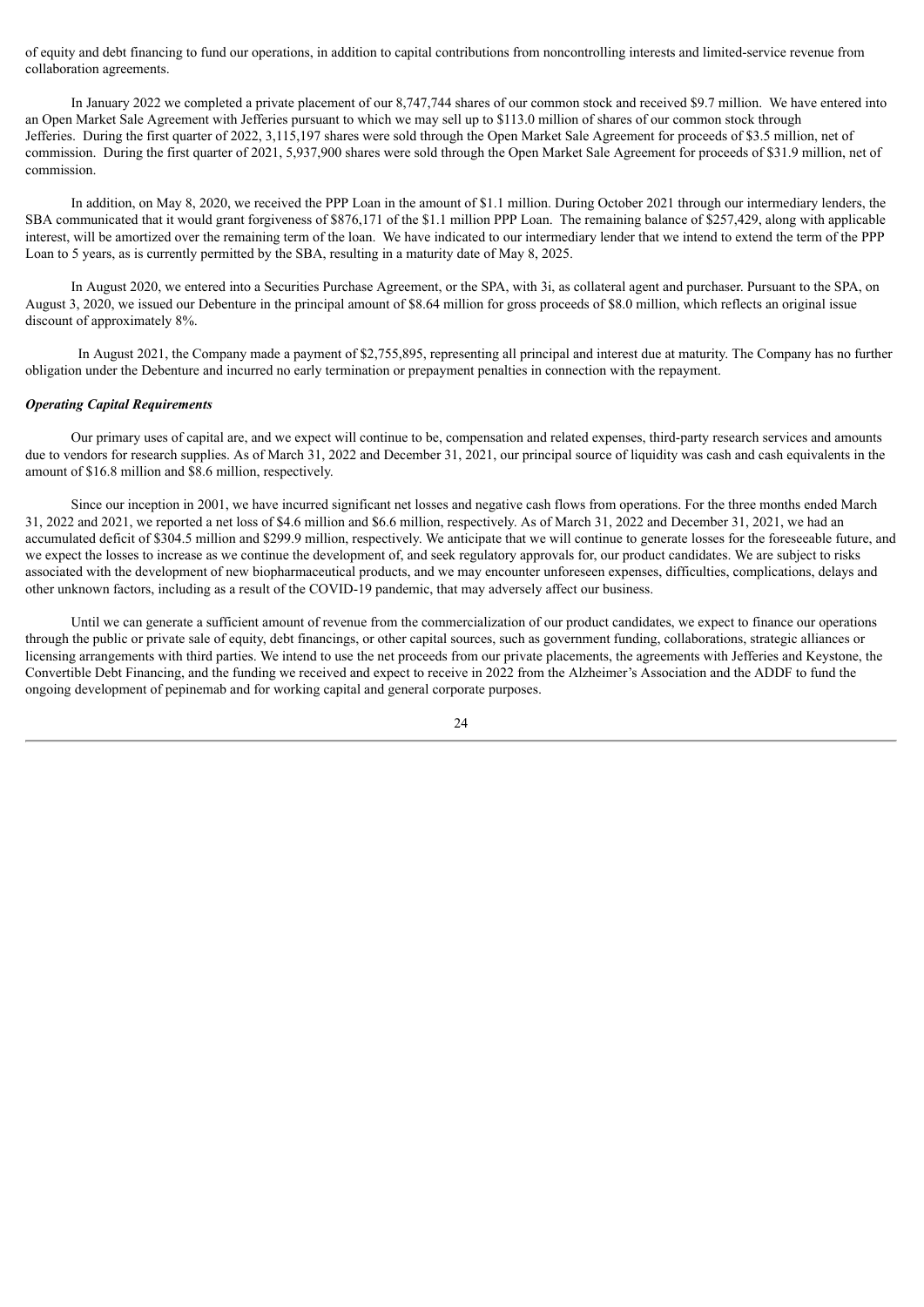Financing strategies we may pursue include, but are not limited to, the public or private sale of equity, debt financings or funds from other capital sources, such as government funding, collaborations, strategic alliances or licensing arrangements with third parties. There can be no assurances additional capital will be available to secure additional financing, or if available, that it will be sufficient to meet our needs on favorable terms. If we are unable to raise additional capital in sufficient amounts or on terms acceptable to us, we may have to significantly delay, scale back or discontinue the development of one or more of our product candidates. If we raise additional funds through the public or private sale of equity or debt financings, it could result in dilution to our existing stockholders or increased fixed payment obligations and these securities may have rights senior to those of our common stock and could contain covenants that would restrict our operations and potentially impair our competitiveness, such as limitations on our ability to incur additional debt, limitations on our ability to acquire, sell or license our intellectual property rights and other operating restrictions that could adversely impact our ability to conduct our business. Any of these events could significantly harm our business, financial condition and prospects.

#### *Cash Flows*

The following table summarizes our cash flows for the periods presented:

|                                       |      | Three Months Ended March 31. |         |  |
|---------------------------------------|------|------------------------------|---------|--|
|                                       | 2022 |                              | 2021    |  |
|                                       |      | (in thousands)               |         |  |
| Cash used in operating activities     |      | (4.996)                      | (7,114) |  |
| Cash used in investing activities     |      | $\overline{\phantom{0}}$     |         |  |
| Cash provided by financing activities |      | 13.210                       | 25,907  |  |

*Operating Activities.* We have historically experienced negative cash flows as we have developed our product candidates and continued to expand our business. Our net cash used in operating activities primarily results from our net loss adjusted for non-cash expenses and changes in working capital components as we have continued our research and development and is influenced by the timing of cash payments for research related expenses. Our primary uses of cash from operating activities are compensation and related-expenses, employee-related expenditures, third-party research services and amounts due to vendors for research supplies. Our cash flows from operating activities will continue to be affected principally by the extent to which we increase spending on personnel, research and development and other operating activities as our business grows.

During the three months ended March 31, 2022 and 2021, operating activities used \$5.0 million and \$7.1 million, respectively, in cash, primarily as a result of our continued efforts of discovery and development of targeted biotherapeutics to treat serious diseases and conditions with unmet medical needs without any product revenue, resulting in a net loss of \$4.6 million and \$6.6 million, respectively.

*Investing Activities.* There were no investing activities during the three months ended March 31, 2022 and 2021.

*Financing Activities.* During the three months ended March 31, 2022, financing activities provided a net of \$13.2 million, of which \$9.7 million was due to the private placement of common stock and \$3.5 million, net of underwriting commissions and discounts was due to the issuance of the Company's common stock pursuant to the Open Market Sale Agreement. During the three months ended March 31, 2021, financing activities provided a net of \$25.9 million, of which \$31.9 million, net of underwriting commissions and discounts was due to the issuance of the Company's common stock pursuant to the Open Market Sale Agreement reduced by payments made under the Mandatory Redemption provision of the Debenture of \$6.0 million.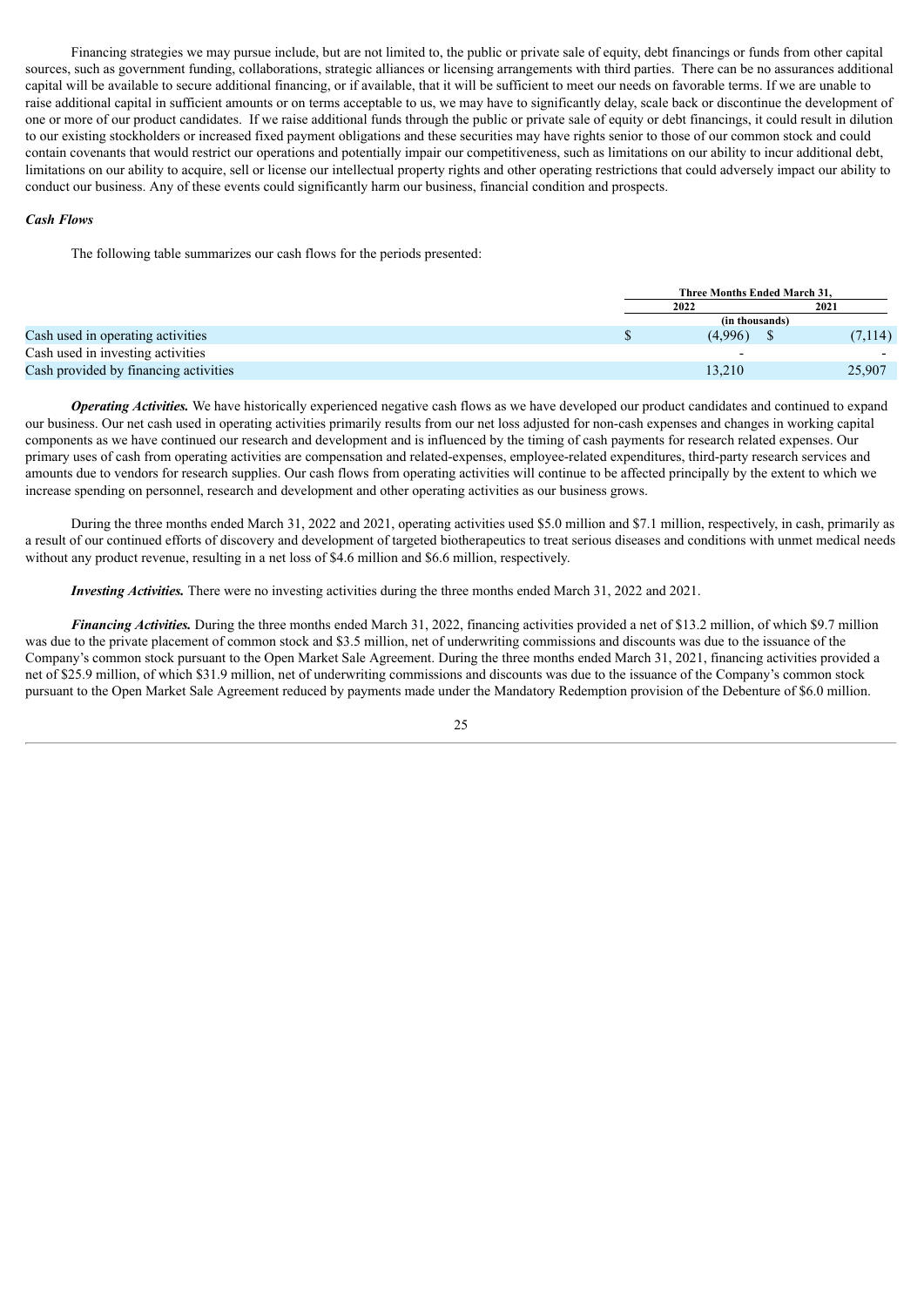#### **JOBS Act Accounting Election**

We are an "emerging growth company" within the meaning of the Jumpstart Our Business Startups Act or the JOBS Act. Section 107(b) of the JOBS Act provides that an emerging growth company can leverage the extended transition period, provided in Section 102(b) of the JOBS Act, for complying with new or revised accounting standards. Thus, an emerging growth company can delay the adoption of new or revised accounting standards that have different effective dates for public and private companies until those standards apply to private companies. We have elected to use this extended transition period and, as a result, our condensed consolidated financial statements may not be comparable to companies that comply with public company effective dates of such accounting standards.

#### **Critical Accounting Policies and Estimates**

Our unaudited condensed consolidated financial statements are prepared in accordance with accounting principles generally accepted in the United States of America. The preparation of these condensed consolidated financial statements requires us to make estimates and assumptions that affect the reported amounts of assets, liabilities, expenses and related disclosures. We evaluate our estimates and assumptions on an ongoing basis. Our estimates are based on historical experience and various other assumptions that we believe to be reasonable under the circumstances. Our actual results could differ from these estimates.

There have been no material changes to our critical accounting policies and significant judgments as compared to the critical accounting policies and estimates disclosed in our Annual Report on Form 10-K for the year ended December 31, 2021.

#### *Impact of Recent Accounting Pronouncements*

For a discussion on the impact of recent accounting pronouncements on our business, see Note 2 to our unaudited condensed consolidated financial statements.

#### <span id="page-25-0"></span>**Item 3. Quantitative and Qualitative Disclosures about Market Risk**

As a smaller reporting company, we are not required to provide the information required by this item.

#### <span id="page-25-1"></span>**Item 4. Controls and Procedures**

#### *Evaluation of disclosure controls and procedures*

With the participation of our Chief Executive Officer (our principal executive officer) and Chief Financial Officer (our principal financial officer), our management evaluated the effectiveness of the design and operation of our disclosure controls and procedures as defined in Rules 13a-15(e) and 15d-15(e) under the Securities Exchange Act of 1934, as amended, or the Exchange Act, as of March 31, 2022, the end of the period covered by this Form 10- Q. Based on that evaluation, our Chief Executive Officer and Chief Financial Officer concluded that, as of March 31, 2022, our disclosure controls and procedures were effective.

#### *Changes in internal control over financial reporting*

There were no changes in our internal control over financial reporting identified in connection with the evaluation required by Rules 13a-15(d) and 15d-15(d) of the Exchange Act that occurred during the quarter ended March 31, 2022 that materially affected, or are reasonably likely to materially affect, our internal control over financial reporting. Some of our employees are working remotely due to the COVID-19 pandemic. However, we have not experienced any changes to our internal control arising from the COVID-19 pandemic that have materially affected or that are reasonably likely to materially affect our internal control over financial reporting. We are continually monitoring and assessing the COVID-19 pandemic and the impact it may have on our operations, including our internal control.

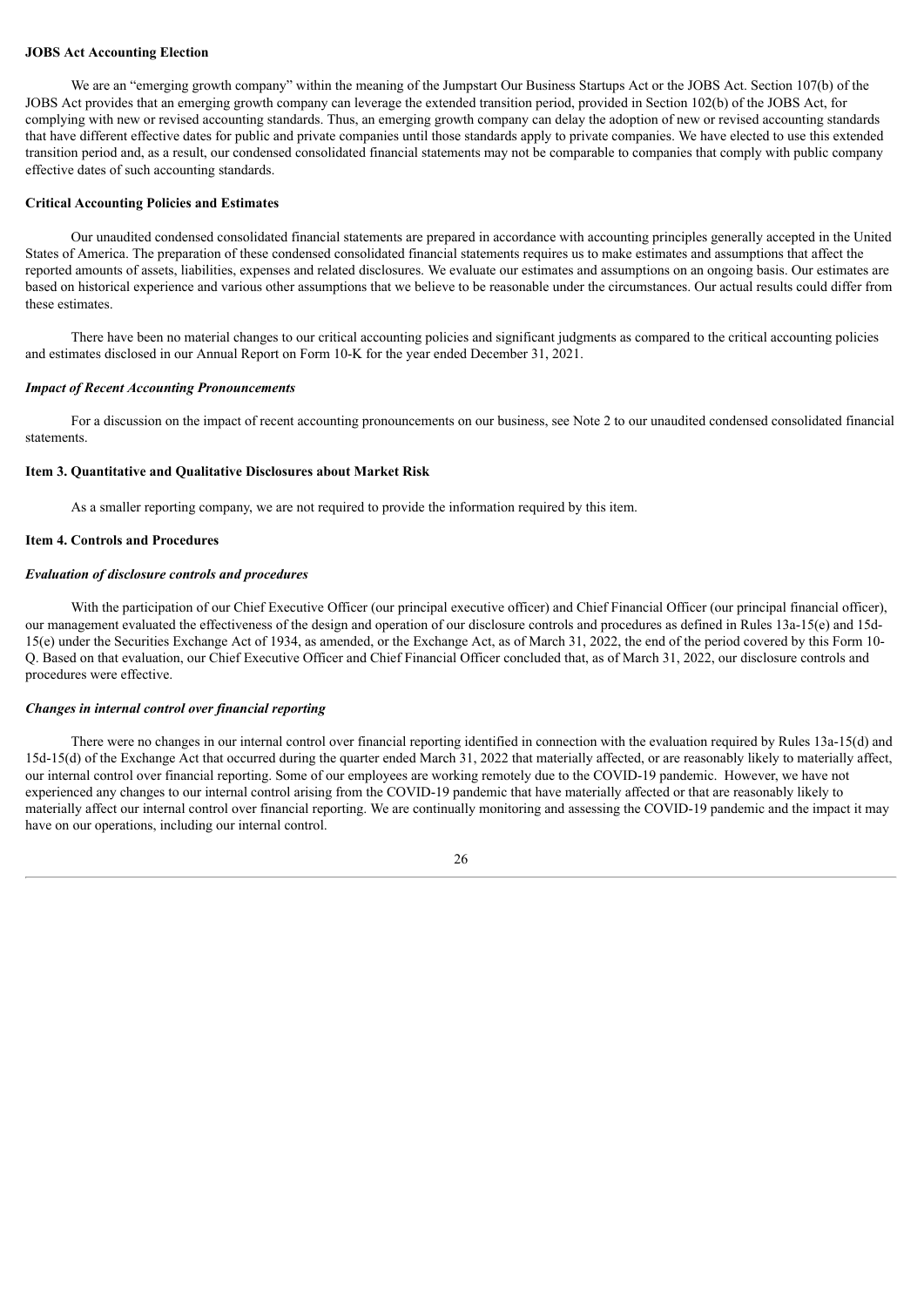#### <span id="page-26-0"></span>**Part II - OTHER INFORMATION**

#### <span id="page-26-1"></span>**Item 1A. Risk Factors**

An investment in our stock involves a high degree of risk. You should carefully consider the risks set forth in this section, and in Part I, Item 1A of the Annual Report on Form 10-K for the fiscal year ended December 31, 2021, and all of the other information set forth in this Report, the Annual Report, and in the other reports we file with the SEC. If any of the risks contained in those reports actually occur, our business, results of operation, financial condition, and liquidity could be harmed, the value of our securities could decline, and you could lose all or part of your investment. There have been no material changes from risk factors disclosed in the Annual Report. See the discussion of the Company's risk factors under Part I, Item 1A. of the Annual Report.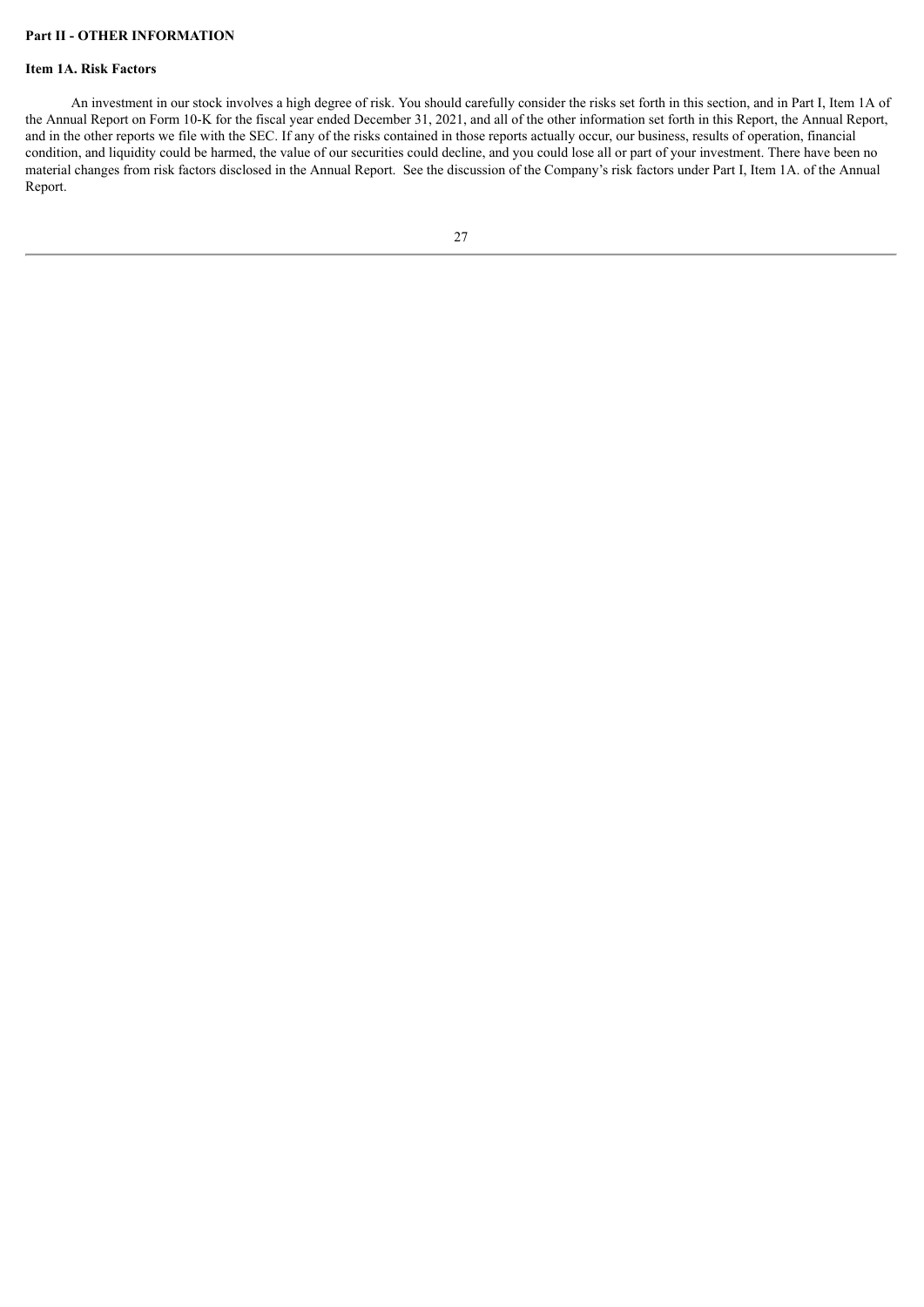# **INDEX TO EXHIBITS**

<span id="page-27-0"></span>

| Exhibit No.  | <b>Description</b>                                                                                                                        |
|--------------|-------------------------------------------------------------------------------------------------------------------------------------------|
| 10.1         | Stock Purchase Agreement by and between the Company and the Investors (as defined therein), dated as of January 27, 2022, Amendment       |
|              | to Stock Purchase Agreement by and between the Company and the Investors signatory thereto, dated as of January 31, 2022, and Joinders    |
|              | by and between the Company and the Additional Investors signatory thereto, dated as of January 31, 2022 (incorporated herein by reference |
|              | from Exhibit 10.1 to the Company's Current Report on Form 8-K filed on January 31, 2022).                                                 |
| 10.2         | Registration Rights Agreement by and between the Company and the Investors (as defined therein), dated as of January 31, 2022             |
|              | (incorporated herein by reference from Exhibit 10.2 to the Company's Current Report on Form 8-K filed on January 31, 2022).               |
| $31.1*$      | Certification of Chief Executive Officer pursuant to Section 302 of the Sarbanes-Oxley Act of 2002                                        |
| $31.2*$      | Certification of Chief Financial Officer pursuant to Section 302 of the Sarbanes-Oxley Act of 2002                                        |
| $32.1*$      | Certification of Chief Executive Officer and Chief Financial Officer pursuant to Section 906 of the Sarbanes-Oxley Act of 2002, 18 U.S.C. |
|              | Section 1350                                                                                                                              |
| $101$ . INS* | Inline XBRL Instance Document                                                                                                             |
|              |                                                                                                                                           |
| 101.SCH*     | Inline XBRL Taxonomy Extension Schema Document                                                                                            |
|              |                                                                                                                                           |
| $101.CAL*$   | Inline XBRL Taxonomy Extension Calculation Linkbase Document                                                                              |
|              |                                                                                                                                           |
| 101.DEF*     | Inline XBRL Taxonomy Extension Definition Linkbase Document                                                                               |
| $101.LAB*$   | Inline XBRL Taxonomy Extension Label Linkbase Document                                                                                    |
|              |                                                                                                                                           |
| 101.PRE*     | Inline XBRL Taxonomy Extension Presentation Linkbase Document                                                                             |
|              |                                                                                                                                           |
| $104*$       | Cover Page Interactive Data File (formatted in iXBRL and contained in Exhibit 101)                                                        |
|              |                                                                                                                                           |
| $\ast$       | Filed or furnished herewith, as applicable.                                                                                               |
|              |                                                                                                                                           |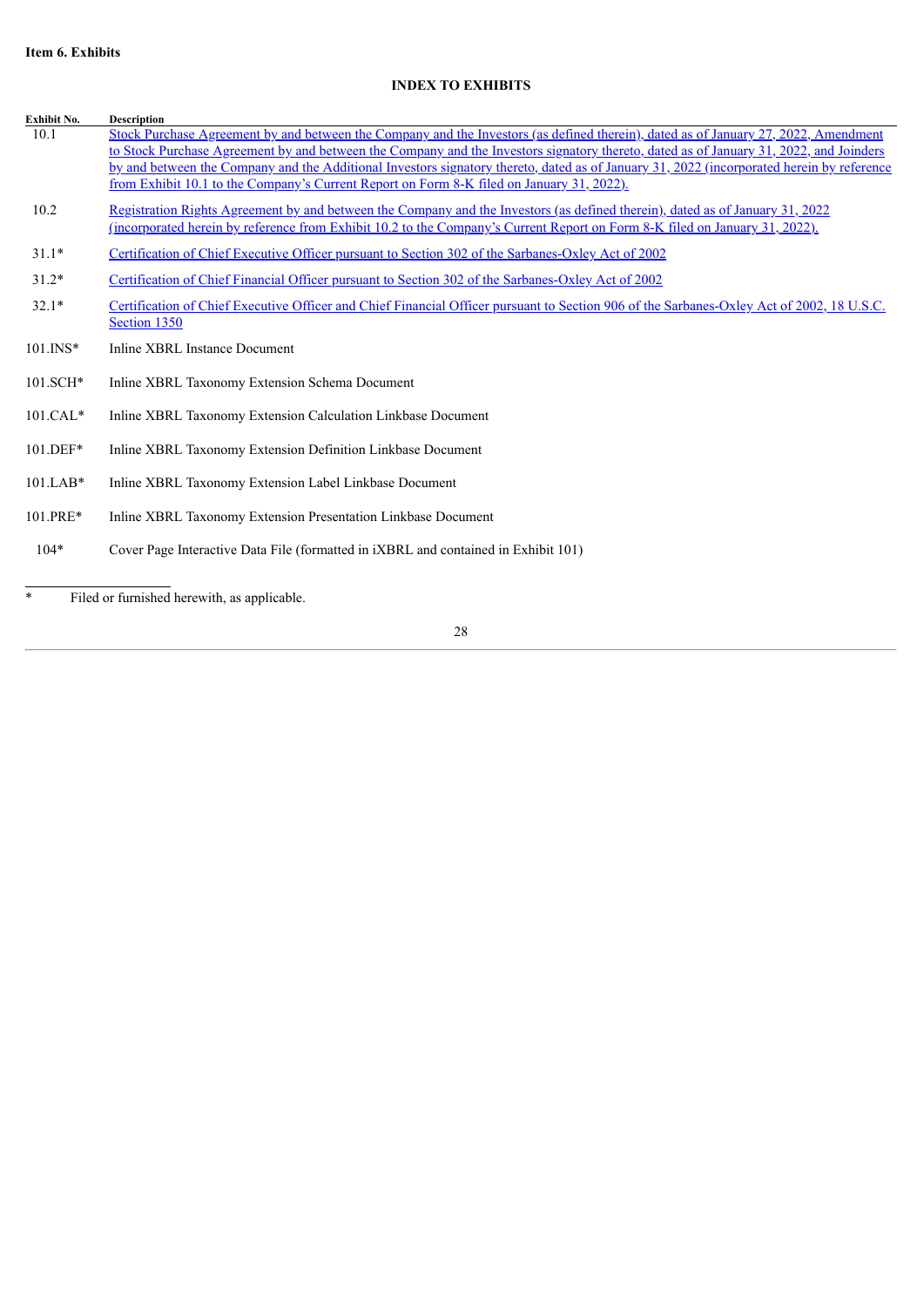# **SIGNATURES**

<span id="page-28-0"></span>Pursuant to the requirements of the Securities Exchange Act of 1934, the registrant has duly caused this report to be signed on its behalf by the undersigned thereunto duly authorized.

**Vaccinex, Inc.** (Registrant)

May 16, 2022 By: /s/ Maurice Zauderer Maurice Zauderer, Ph.D. President & Chief Executive Officer (Principal Executive Officer)

May 16, 2022 By: /s/ Scott E. Royer Scott E. Royer, CFA, MBA Chief Financial Officer (Principal Financial Officer)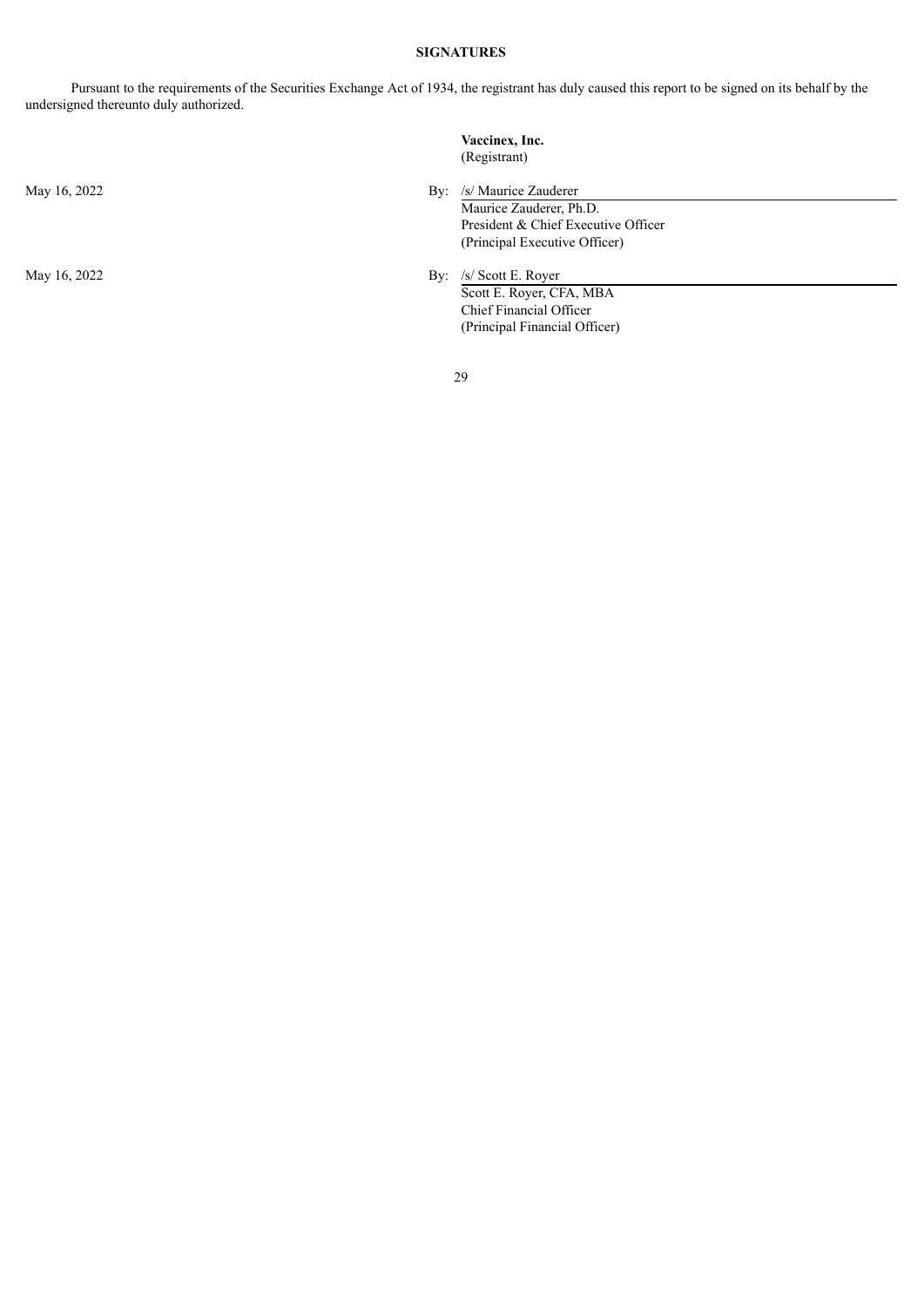#### **Certification of Chief Executive Officer pursuant to Section 302 of the Sarbanes-Oxley Act of 2002**

<span id="page-29-0"></span>I, Maurice Zauderer, certify that:

- 1. I have reviewed this quarterly report on Form 10-Q for the three months ended March 31, 2022 of Vaccinex, Inc.;
- 2. Based on my knowledge, this report does not contain any untrue statement of a material fact or omit to state a material fact necessary to make the statements made, in light of the circumstances under which such statements were made, not misleading with respect to the period covered by this report;
- 3. Based on my knowledge, the financial statements, and other financial information included in this report, fairly present in all material respects the financial condition, results of operations and cash flows of the registrant as of, and for, the periods presented in this report;
- 4. The registrant's other certifying officer(s) and I are responsible for establishing and maintaining disclosure controls and procedures (as defined in Exchange Act Rules  $13a-15(e)$  and  $15d-15(e)$ ) and internal control over financial reporting (as defined in Exchange Act Rules  $13a-15(f)$  and  $15d-15(f)$ ) for the registrant and have:
	- a. Designed such disclosure controls and procedures, or caused such disclosure controls and procedures to be designed under our supervision, to ensure that material information relating to the registrant, including its consolidated subsidiaries, is made known to us by others within those entities, particularly during the period in which this report is being prepared;
	- b. Designed such internal control over financial reporting, or caused such internal control over financial reporting to be designed under our supervision, to provide reasonable assurance regarding the reliability of financial reporting and the preparation of financial statements for external purposes in accordance with generally accepted accounting principles;
	- c. Evaluated the effectiveness of the registrant's disclosure controls and procedures and presented in this report our conclusions about the effectiveness of the disclosure controls and procedures, as of the end of the period covered by this report based on such evaluation; and
	- d. Disclosed in this report any change in the registrant's internal control over financial reporting that occurred during the registrant's most recent fiscal quarter (the registrant's fourth fiscal quarter in the case of an annual report) that has materially affected, or is reasonably likely to materially affect, the registrant's internal control over financial reporting; and
- 5. The registrant's other certifying officer(s) and I have disclosed, based on our most recent evaluation of internal control over financial reporting, to the registrant's auditors and the audit committee of the registrant's board of directors (or persons performing the equivalent functions):
	- a. All significant deficiencies and material weaknesses in the design or operation of internal control over financial reporting which are reasonably likely to adversely affect the registrant's ability to record, process, summarize and report financial information; and
	- b. Any fraud, whether or not material, that involves management or other employees who have a significant role in the registrant's internal control over financial reporting.

Dated: May 16, 2022 By: /s/ Maurice Zauderer

Maurice Zauderer, Ph.D. President and Chief Executive Officer (Principal Executive Officer)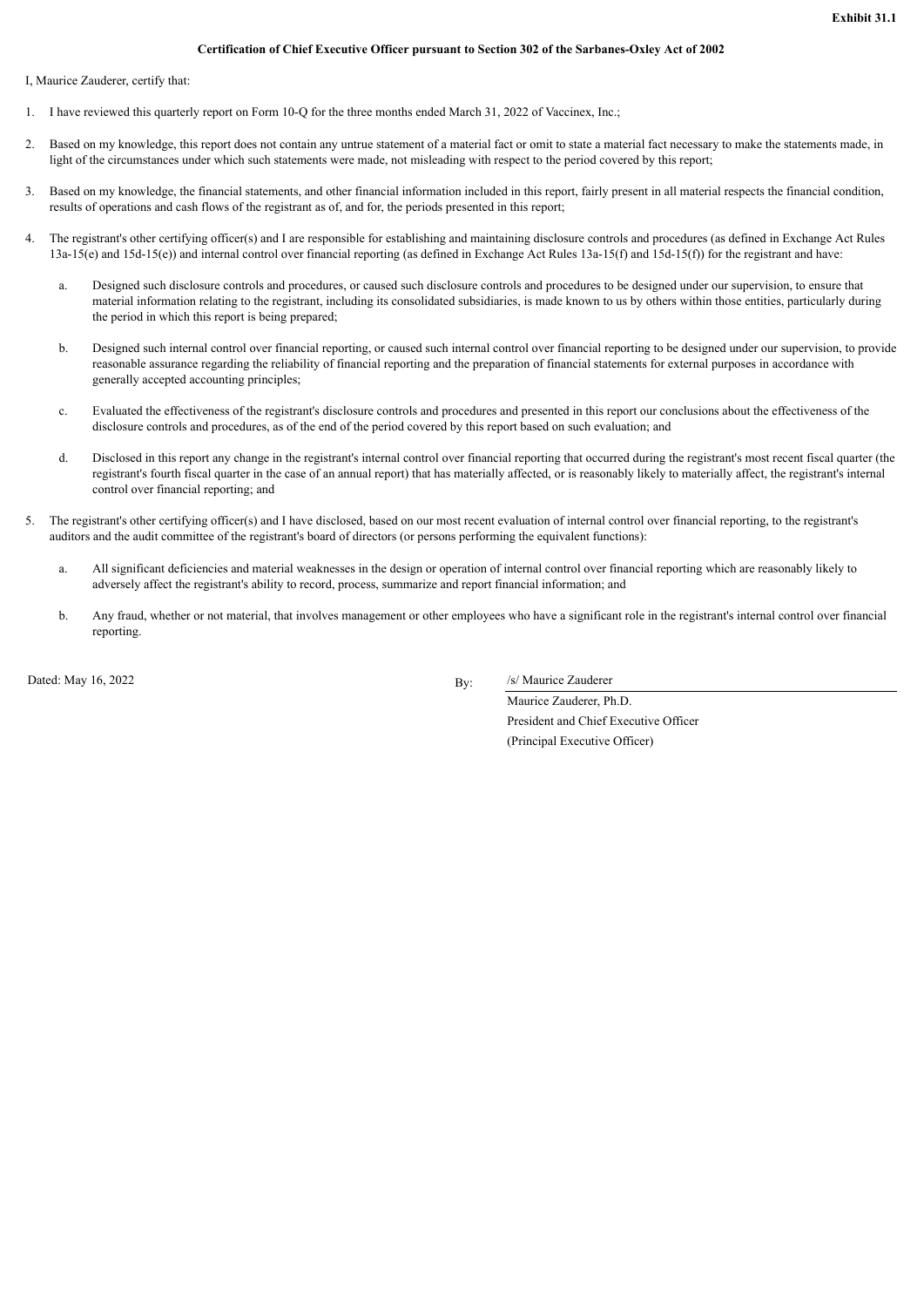#### **Certification of Chief Financial Officer pursuant to Section 302 of the Sarbanes-Oxley Act of 2002**

<span id="page-30-0"></span>I, Scott E. Royer, certify that:

- 1. I have reviewed this quarterly report on Form 10-Q for the three months ended March 31, 2022 of Vaccinex, Inc.;
- 2. Based on my knowledge, this report does not contain any untrue statement of a material fact or omit to state a material fact necessary to make the statements made, in light of the circumstances under which such statements were made, not misleading with respect to the period covered by this report;
- 3. Based on my knowledge, the financial statements, and other financial information included in this report, fairly present in all material respects the financial condition, results of operations and cash flows of the registrant as of, and for, the periods presented in this report;
- 4. The registrant's other certifying officer(s) and I are responsible for establishing and maintaining disclosure controls and procedures (as defined in Exchange Act Rules  $13a-15(e)$  and  $15d-15(e)$ ) and internal control over financial reporting (as defined in Exchange Act Rules  $13a-15(f)$  and  $15d-15(f)$ ) for the registrant and have:
	- a. Designed such disclosure controls and procedures, or caused such disclosure controls and procedures to be designed under our supervision, to ensure that material information relating to the registrant, including its consolidated subsidiaries, is made known to us by others within those entities, particularly during the period in which this report is being prepared;
	- b. Designed such internal control over financial reporting, or caused such internal control over financial reporting to be designed under our supervision, to provide reasonable assurance regarding the reliability of financial reporting and the preparation of financial statements for external purposes in accordance with generally accepted accounting principles;
	- c. Evaluated the effectiveness of the registrant's disclosure controls and procedures and presented in this report our conclusions about the effectiveness of the disclosure controls and procedures, as of the end of the period covered by this report based on such evaluation; and
	- d. Disclosed in this report any change in the registrant's internal control over financial reporting that occurred during the registrant's most recent fiscal quarter (the registrant's fourth fiscal quarter in the case of an annual report) that has materially affected, or is reasonably likely to materially affect, the registrant's internal control over financial reporting; and
- 5. The registrant's other certifying officer(s) and I have disclosed, based on our most recent evaluation of internal control over financial reporting, to the registrant's auditors and the audit committee of the registrant's board of directors (or persons performing the equivalent functions):
	- a. All significant deficiencies and material weaknesses in the design or operation of internal control over financial reporting which are reasonably likely to adversely affect the registrant's ability to record, process, summarize and report financial information; and
	- b. Any fraud, whether or not material, that involves management or other employees who have a significant role in the registrant's internal control over financial reporting.

Dated: May 16, 2022 By: /s/ Scott E. Royer

Scott E. Royer Chief Financial Officer (Principal Financial Officer)